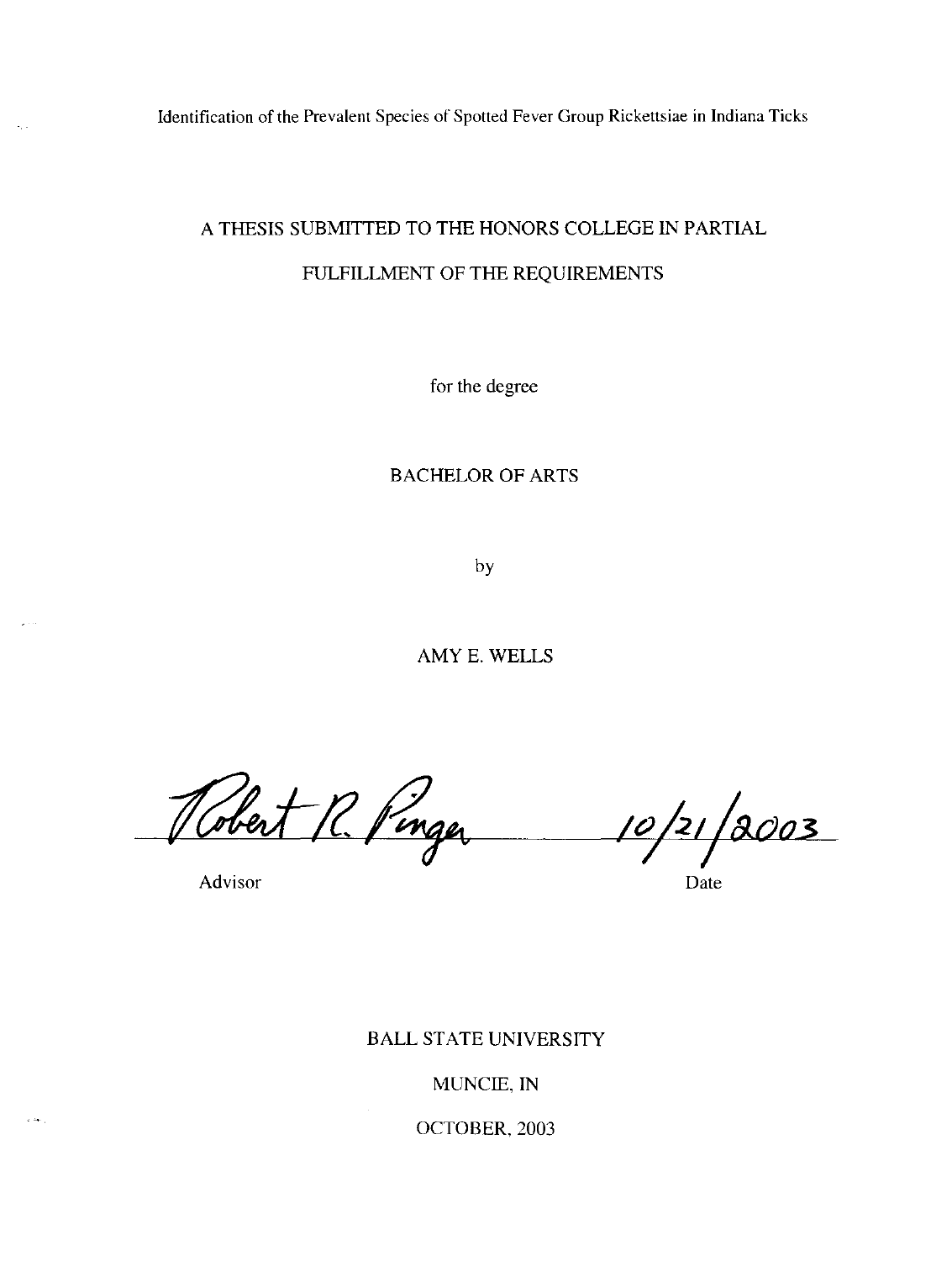## Thesis **Abstract**

THESIS: Identification of the Prevalent Species of Spotted Fever Group Rickettsiae in Indiana Ticks

Student: Amy Elizabeth Wells

Degree: Bachelor of Arts

College: Ball State Uni versity

Date: October, 2003

Pages: 28

#### **Abstract**

In May 2000, *Dennacentor variabilis* ticks were collected in southern Indiana counties and pooled according to sex in groups of three. These pools were used to prepare DNA templates from which the identity of the prevalent species of spotted fever group (SFG) rickettsiae could be revealed. Twenty-eight samples proved to be positive for SFG rickettsiae. These positive samples were subjected to restriction fragment length polymorphism (RFLP) in order to determine the species of SFG rickettsiae that the ticks harbored. Also, seventy-one ticks preserved in alcohol that had been previously determined to be positive for SFG rickettsiae from 1995-2001 using the Gimenez staining technique were surveyed. The mobility pattern from RFLP analysis of positive samples was compared to those published by Regnery et al. 1991, whose work is the basis for characterization of Rickettsiae.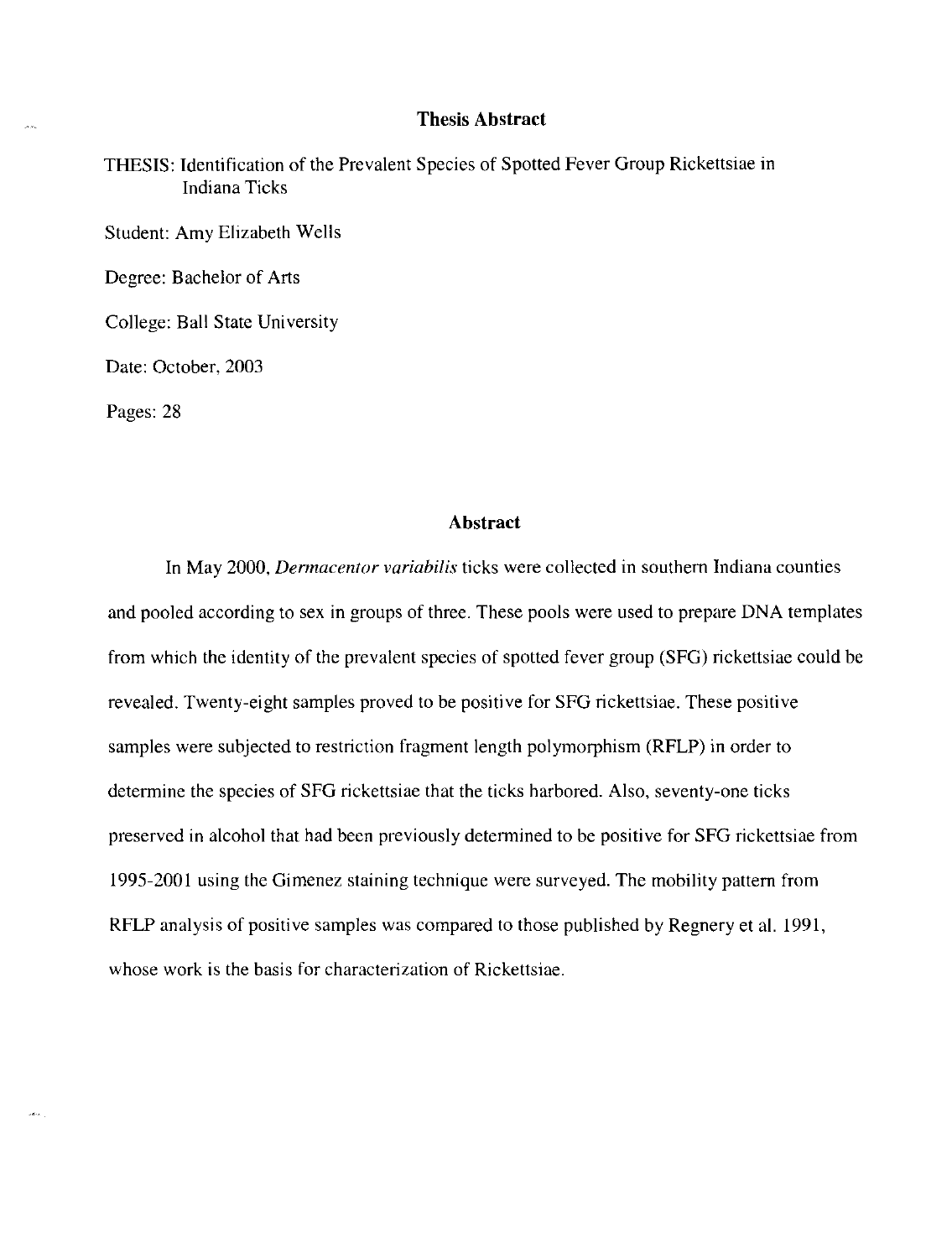# **Acknowledgements**

 $\left\langle \hat{\mathbf{u}}\right\rangle$  and

I would like to thank Dr. Robert Pinger, for giving me this opportunity. I express my deep appreciation and thanks to Ms. Fresia Steiner, who not only introduced me to a whole new world in biology, but also guided me in the creation of this thesis. Finally, recognition also goes to Dr. Lorenza Beati for all of her expertise and for providing me with positive control material.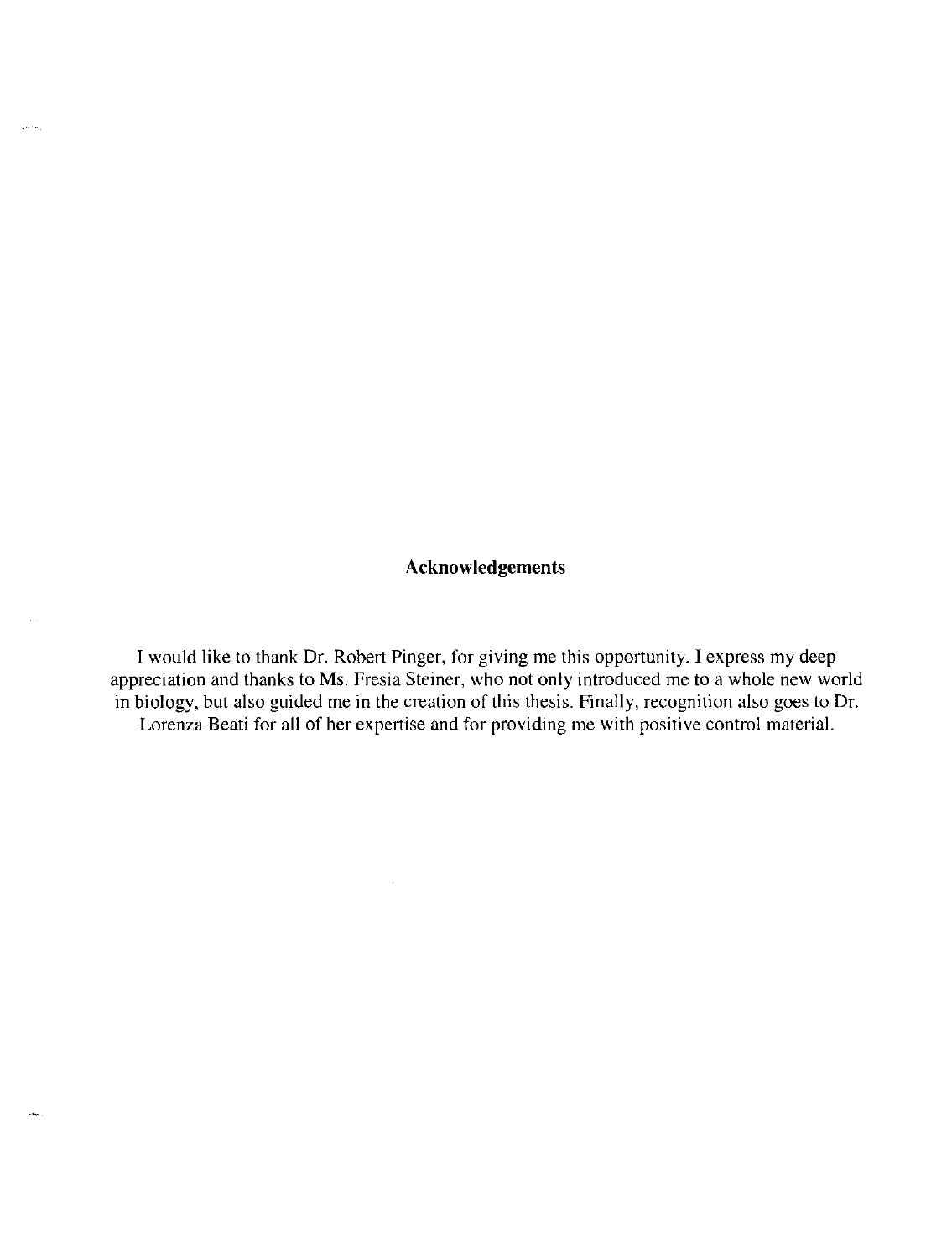#### **Chapter I**

# **Introduction & Literature Review**

## **Rickettsial Characteristics**

Rickettsiae are obligate, gram negative, intracellular parasites ranging from harmless endosymbionts to the etiologic agents that are transmitted by arthropods, They include some of the most devastating diseases know to mankind (Hackstadt 1996). These bacteria cause zoonoses; diseases that are associated primarily with animals, but which can also be accidentally transmitted to humans. They are characterized mainly by their efficient multiplication, long-term maintenance, transstadial and transovarial transmission in their arthropod vector, and extensive geographic distribution (Azad 1998). The Rickettsiae are a diverse group of bacteria; their fastidious requirements limit the methods by which they are classified.

The bacterial groups contained within the family Rickettsiaceae include the genera *Rickettsia,* which replicate inside the cytoplasm of infected cells, *Coxiella,* which replicate within phagolysosomes, *Erhlichia*, which replicate within nonlysosomal cells, and *Bartonella,* which exist in an epicellular fashion (Hackstadt 1996). The genus *Rickettsia* has itself been separated into three distinct groups of bacteria based upon the diseases they cause and their molecular and antigenic characteristics. These groups are the spotted fever group, the typhus group, and the scrub-typhus group (La Scola & Raoult 1997). The members of these groups, their geographic distribution, and diseases of which they are the cause are presented in Table 1.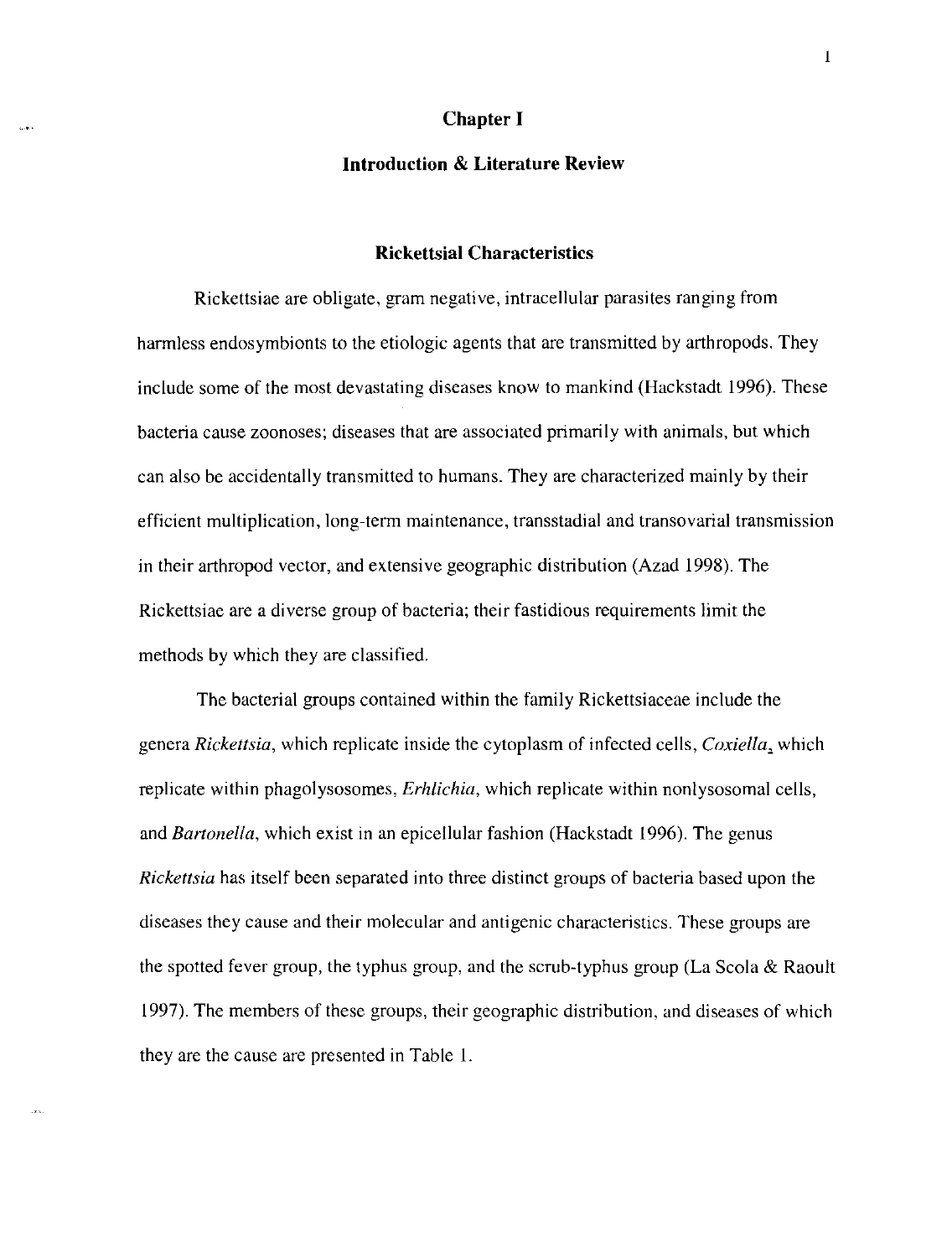Table 1 Prominent Rickettsial Species and Their Characteristics

.<br>Version

| Organism                   | Disease                      | Distribution                                       | Vector       |
|----------------------------|------------------------------|----------------------------------------------------|--------------|
| <b>Spotted Fever Group</b> |                              |                                                    |              |
| Rickettsia rickettsii      | Rocky Mountain Spotted Fever | North & South America<br>Southern Europe, Mideast, | Ticks        |
| Rickettsia conorii         | Mediterranean Spotted Fever  | Africa                                             | Ticks        |
| Rickettsia akari           | Rickettsialpox               | Worldwide                                          | <b>Mites</b> |
| Rickettsia australis       | Queensland Tick Typhus       | Australia                                          | <b>Ticks</b> |
| Rickettsia sibirica        | North Asian Tick Typhus      | Asia                                               | <b>Ticks</b> |
| Rickettsia montana         | Avirulent                    | North America                                      | Ticks        |
| Rickettsia parkeri         | lAvirulent                   | North America                                      | Ticks        |
| Rickettsia rhipicephali    | lAvirulent                   | North America                                      | <b>Ticks</b> |
| Typhus Group               |                              |                                                    |              |
| Rickettsia prowazekii      | Epidemic Typhus              | Worldwide                                          | Lice         |
| Rickettsia typhi           | Murin Typhus                 | Worldwide                                          | Fleas        |
| Rickettsia canada          | lAvirulent                   | North America                                      | <b>Ticks</b> |
| <b>Scrub Typhus Group</b>  |                              |                                                    |              |
| Rickettsia tsutsugamushi   | Scrub Typhus                 | Southeast Asia                                     | Chiggers     |

The study of spotted fever group (SFG) rickettsiae is of great importance in Indiana, because one member of this group causes Rocky Mountain spotted fever (RMSF), a disease fatal to humans, Since 1970, 225 confirmed cases of RMSF were reported in Indiana, The presence of *Dermacentor variabilis,* the tick vector of RMSF, has been recorded in all 92 counties in Indiana (Pinger 2000).

## **Structure & Composition**

Rickettsiae were originally considered organisms that were neither bacteria nor viruses, due to their intracellular nature, However, extensive research has determined that members of the genus *Rickettsia* are small, gram-negative coccobacilli measuring 0,3-0,5 urn in width and 0,7-1,0 urn in length (Ormsbee 1985), *Rickettsiae* contain no plasmids (Hackstadt 1996),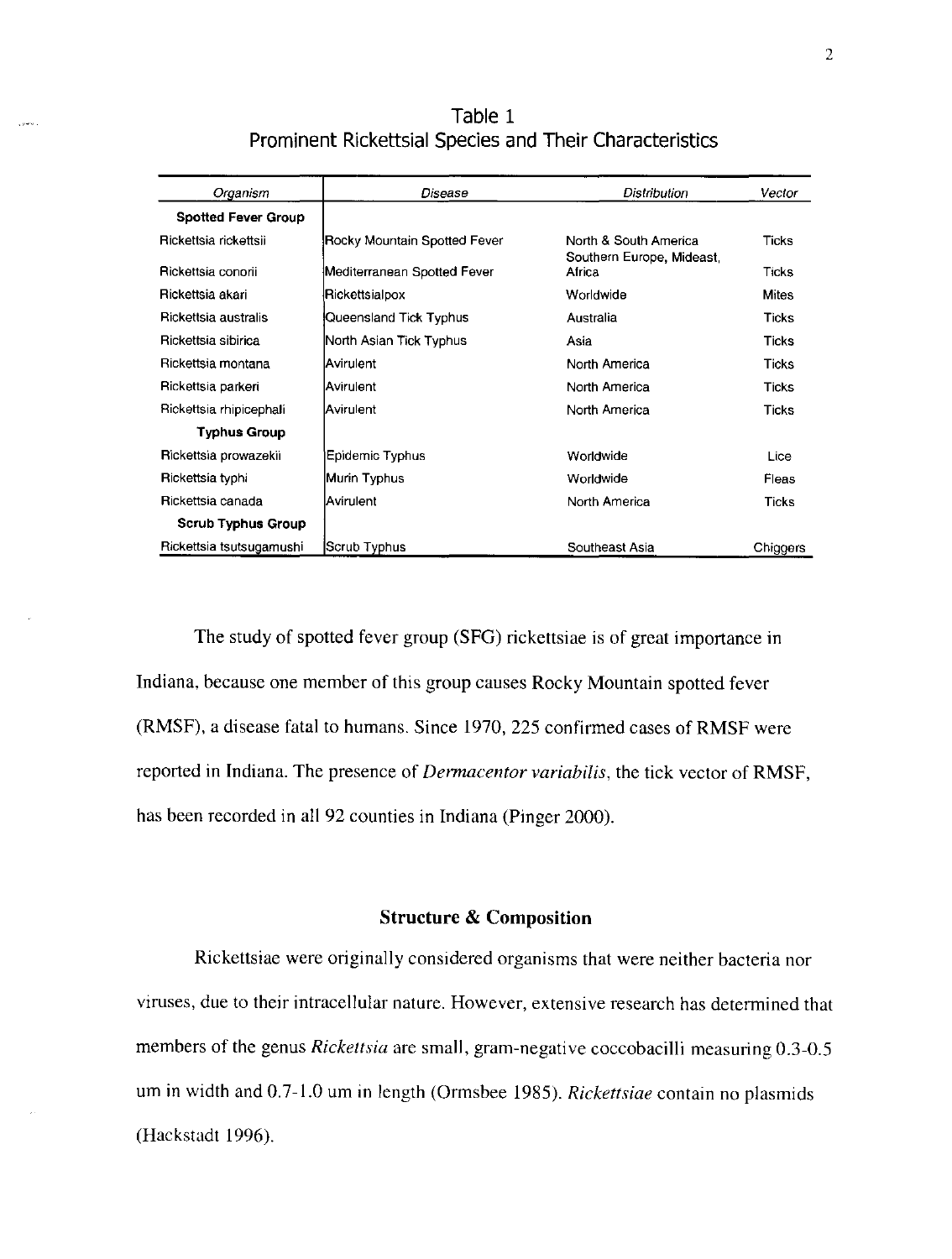The rickettsial genome is small, but comparable to those of other free-living bacteria. Although the actual size of the genome depends upon the species of rickettsiae, it ranges between 1.2-l.4 Mb in the spotted fever group (Roux 1993). The rickettsial cell wall is typical of gram-negative bacteria, with an inner and outer membrane separated by a peptidoglycan layer (Anacker 1967). Components of this peptidoglycan layer include D-amino acids, muramic acid, and diaminopimelic acid.

The cell wall of rickettsiae contains many interesting features. For example, the cell wall of *Rickettsia rickettsii* possesses two large, immunodominant surface protein antigens (Anaker 1987). These proteins have unknown functions, and have been named rOmpA and rOmpB (rickettsial outer membrane proteins A and B). rOmpA had previously been known as the 155-kDa, 170-kDa, and 190-kDa antigen, and rOmpB had been known as the 120-kDa, 133-kDa, and 135-kDa antigen (Gilmore 1991). These nomenclatures caused confusion within the scientific community, as the actual size of these proteins varies between species of rickettsiae. Both rOmpA and rOmpB are heterogeneous between species, and have been observed in each species of rickettsiae by monoclonal antibodies (Anacker 1987).

The rOmpA protein appears to be present primarily in the spotted fever group. This protein contains a large tandem repeat region that is among the largest known to occur in prokaryotes (Anderson et al. 1990). It includes 72-75 amino acids and 13 repeat units (Gilmore 1993). Differentiation in size of these repeat regions between species makes these species distinguishable via polymerase chain reaction (PCR) analysis of samples. On the other hand, the rOmpB protein is the most abundant surface protein within rickettsiae, and is interesting in that it has a unique surface location, strong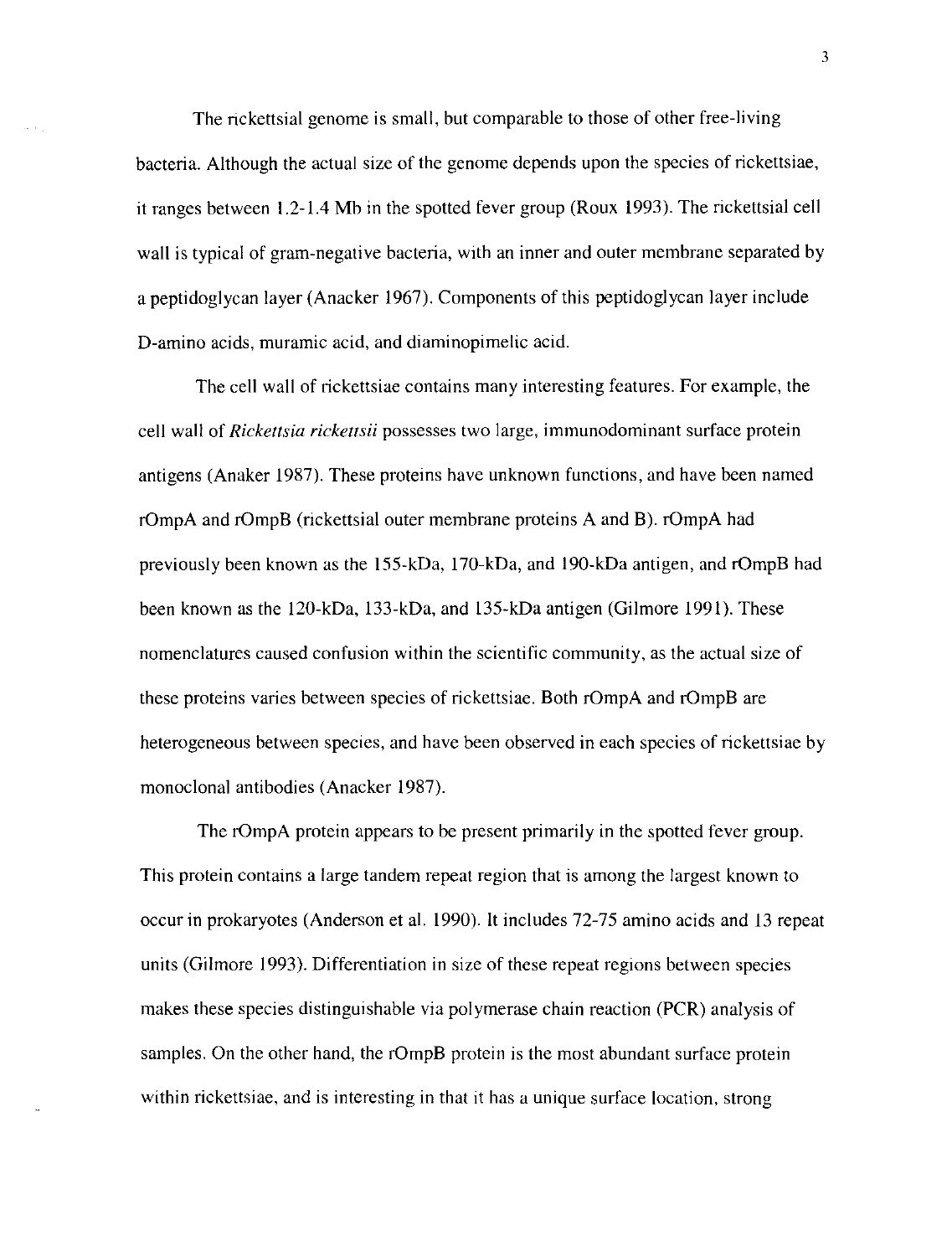immunogenicity, and reactivity with monoclonal antibodies that protect mice against lethal rickettsial infection (Williams 1986). rOmpB is believed to include a paracrystalline surface array (S-Iayer) in rickettsiae (Sleytr et al. 1983). Identification of different species using this protein is difficult, as it is so abundant (Hackstadt et al. 1992).

A controversial structure within rickettsiae is the slime layer. This layer is an electron lucent zone that separates the rickettsiae from the cytoplasm. It was initially dismissed as an artifact from electron microscopy, but has been subsequently re-observed to actually exist and perform an important protective function. The slime layer is mostly composed of polysaccharides, and observations using high-voltage electron microscopy suggest that it promotes interactions within the cytoskeleton (Todd et al. 1983). This component is still controversial, and may actually be found to contain both rickettsial and host characteristics, as rickettsiae have coevolved alongside their eukaryotic hosts (Hackstadt 1996). These observations suggest that the slime layer is important in the disease process (Austin & Winkler 1988; Sonenshine 1993).

#### **Growth & Development**

Rickettsiae are maintained principally by transovaria1 transmission, also known as vertical transmission. **In** this type of transmission rickettsiae are passed from infected female ticks to their ova, which hatch into infected offspring. Transovarial of transmission can occur at rates of 100% (Hackstadt 1996). Transmission can also occur horizontally, when an infected tick ingests rickettsiae laden fluids while feeding on an infected mammal. Once inside a host cell, rickettsiae multiply by binary fission. Rickettsiae reproduce prominently in the cytoplasm and occasionally appear in the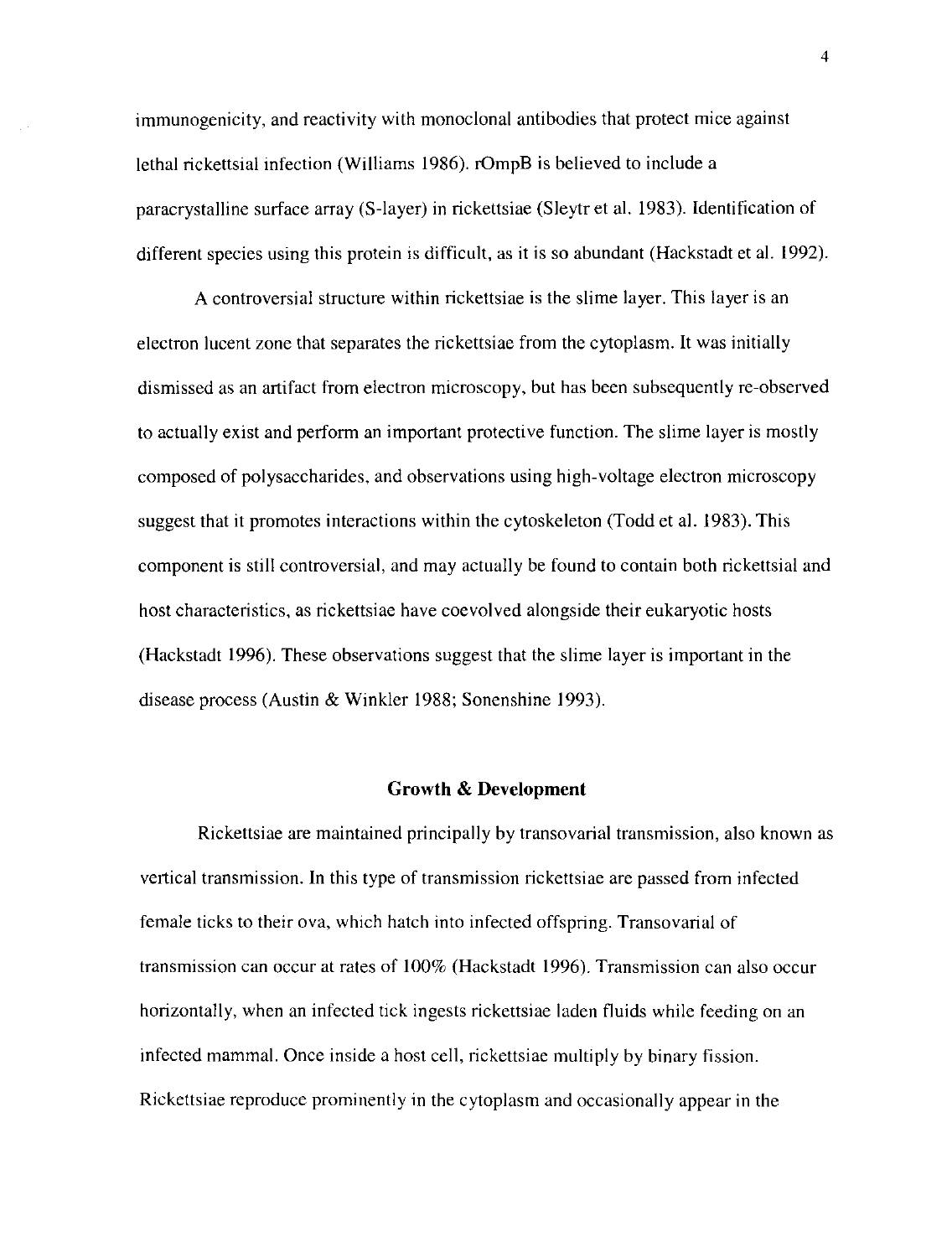nucleus (Soneneshine 1993). Because rickettsiae are highly adapted to the intracellular environment, they thrive in potassium-rich surroundings like the eukaryotic cytosol (Walker 1988). They have specific membrane-transport systems for acquiring amino acids, A TP, and other metabolites from the host cell. Rickettsiae reproduce every 8-10 hours and, in the laboratory, can be propagated only in living animals, embryonated eggs, or cell cultures. The specificity of the rickettsial metabolic mechanisms will not allow survival in any other type of medium (La Scola et al. 1997).

# **Epidemiology & Rocky Mountain Spotted Fever**

The determining factor in rickettsial prevalence is the ecology of the arthropod vector (Walker 1998). The major vectors of SFG rickettsiae in the United States are *Dennacentor variabilis* (American dog tick) and *D. andersoni* (Rocky Mountain wood tick). Both species can transmit *Rickettsia rickettsii,* the causative agent of Rocky Mountain spotted fever, a disease that occurs in North America, throughout the range of these tick species. The geographic distribution of members of the genus *Rickettsia,* as well as the major rickettsioses that are caused by these bacteria are presented in Table 1.

Rocky Mountain spotted fever (RMSF) is a severe disease caused by the SFG rickettsia, *Rickettsia rickettsii.* The incidence of RMSF is seasonal, occurring only in the spring and early summer (Hackstadt 1996). Tick vectors, once infected, will remain infected for life. The rickettsiae can be found in many of the tick's tissues, including the salivary glands, hemolymph, digestive tissues, and genital tissues. Ingestion of a blood meal stimulates a massive rickettsial multiplication. It has been suggested that an increase

5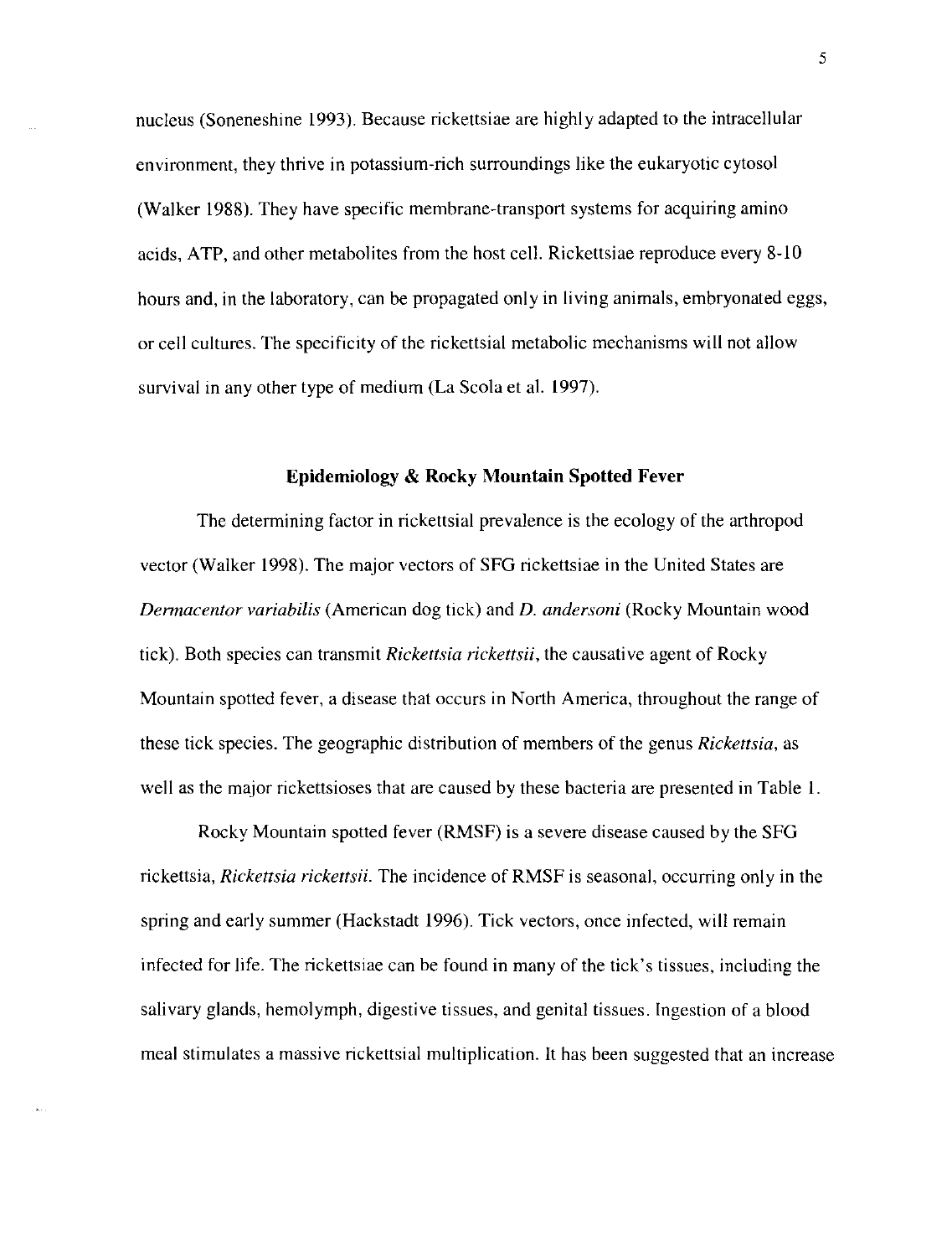in the diameter of the controversial slime layer is associated with rickettsial reactivation. Transmission of *Rickettsia rickettsii* is by the saliva of feeding ticks (Hayes et al. 1982).

RMSF was first recognized in 1896 in Idaho's Snake River Valley. Initial signs and symptoms include sudden onset of fever, headache, muscle pain, and rash. It can be fatal if not treated quickly and appropriately. This disease is caused by attachment of *Rickettsia rickettsii* to vascular endothelium cells, which in tum engulf the bacteria. Once inside the ceIl's phagosome, the rickettsiae escape by I ysing the phagosomal membrane using a phospholipase. **In** the cytosol, the bacteria mUltiply and spread to other cells via a complex network composed of actin filaments that connect cell membranes. The characteristic rash that accompanies RMSF is composed of hemorrhagic spots, which are the effects of damage to foci of contiguous endothelial cells (Walker 1988).

There are many baffling aspects of the epidemiology of RMSF. The severity of the disease has shifted trends numerous times since 1800. **In** the late 1800s to the early 1900s, RMSF had a mortality rate in the Bitterroot Valley of western Montana of >80% (Parker 1938), while the mottality rate in Idaho was 2-3%. This phenomenon is quite interesting. It may actually be caused by competition between pathogenic and nonpathogenic Rickettsiae (Burgdorfer et al. 1975). The current nationwide mortality rate is somewhere between 2-10% (Hattwik 1970).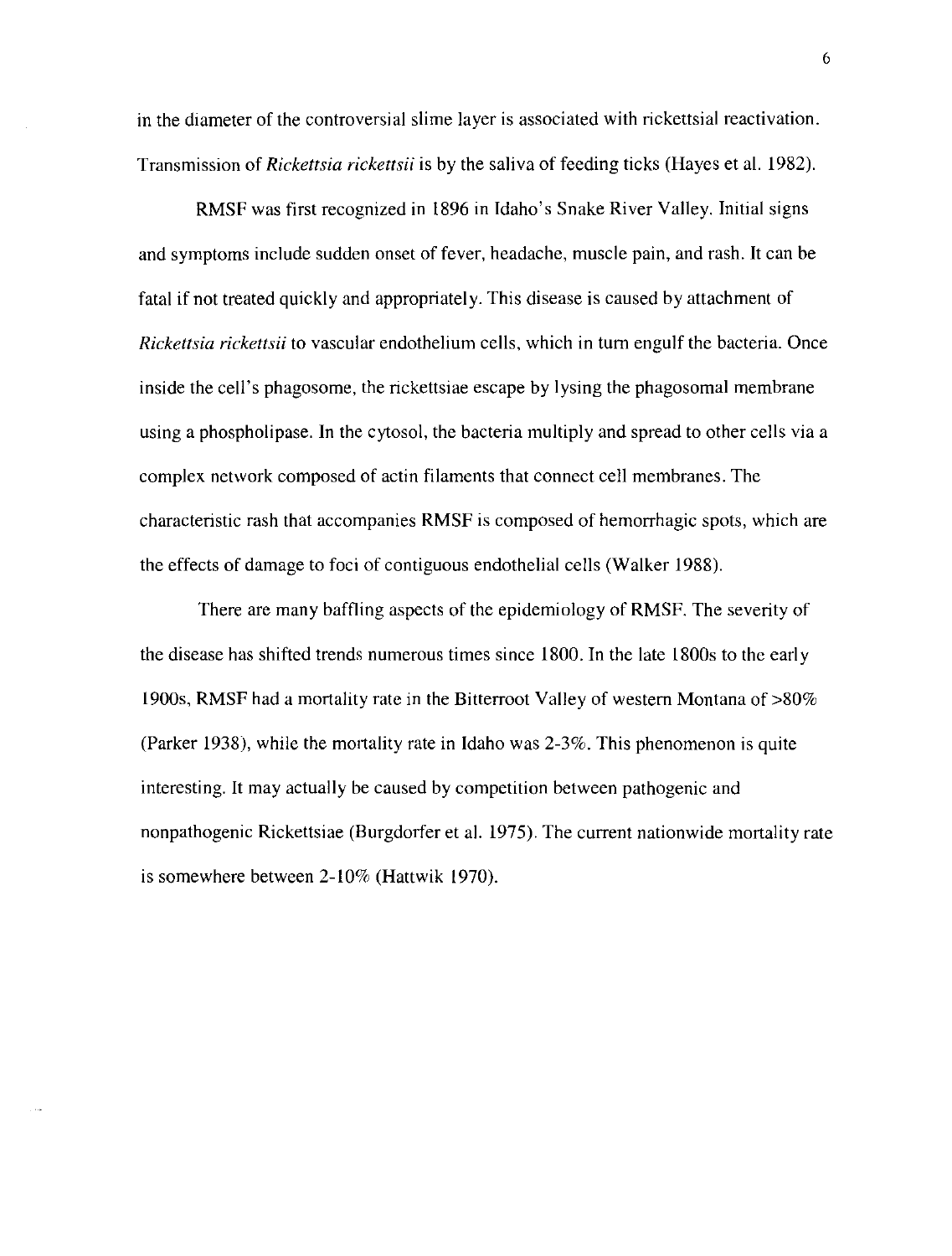#### **Other Spotted Fever Group Rickettsia**

In addition to *R. rickettsii,* the SFO includes the following bacteria: *R. conorii, R. akari, R. austral ius, R. siberica,* R. *montana, R. parkeri,* and *R. rhipicephali* (Hackstadt \996). Of these, only three are nonpathogenic; *R. montana, R. parkeri,* and *R. rhipicephali.* Previous research conducted at the Public Health Entomology Laboratory (Ball State University) on serum obtained from dogs in Indiana identified three main species of rickettsiae, *R. rickettsii, R. rhipicephali,* and *R. Montana* (Stauffer \988). The presence of *Rickettsia* in D. *variabilis* tick samples collected in southern Indiana was confirmed using PCR (Mesina 2001). It was the purpose of my research to characterize the SFO rickettsiae found in D. *variabilis* in Indiana using molecular techniques.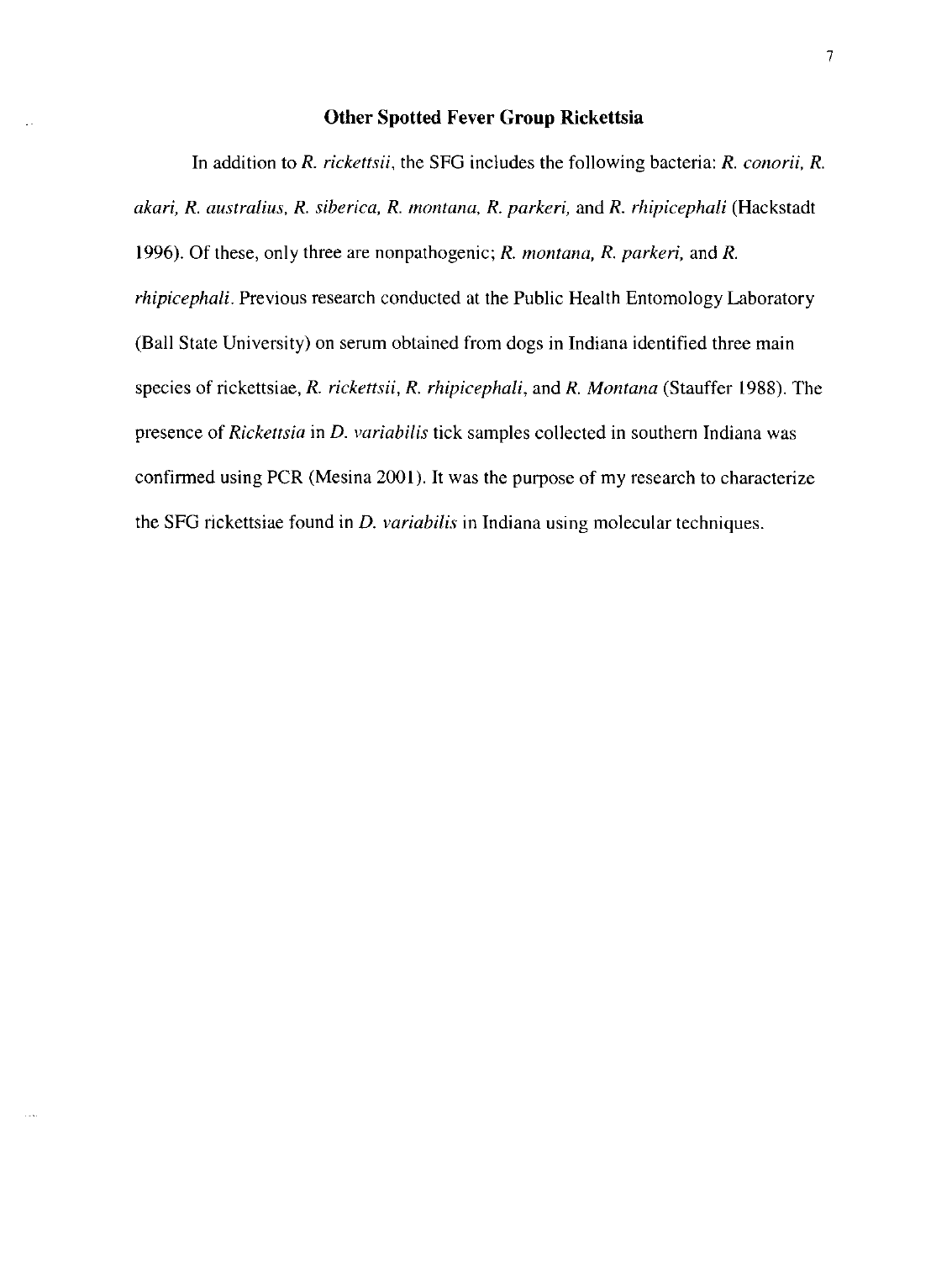# **Chapter II**

# **Methods & Materials**

#### **Polymerase Chain Reaction**

Polymerase chain reaction (PCR) is an *in vitro* reaction that produces enzymatic synthesis of millions of copies of a specific DNA segment from a complex template without the use of cloning (Mullis 1990). The reaction is based on the amplification of a DNA segment using DNA polymerase and oligonucleotide primers that hybridize to opposite strands of the sequence to be amplified. There are three basic steps that constitute a PCR cycle, and the amount of amplified DNA produced is limited theoretically only by the number of times the steps are repeated. In the first step of PCR, the DNA to be amplified is denatured into single strands. It is not necessary to purify or clone the DNA sample. The DNA can come from any number of sources, including genomic DNA, forensic samples, samples stored as part of medical records, single hairs, mummified remains, and fossils. The double stranded DNA is separated by heating until it dissociates into single strands. Following denaturation of DNA, each primer hybridizes to one of the two separated strands such that extension from each 3' -hydroxy end is directed toward each other. These primers are synthetic oligonucleotides that anneal to sequences flanking the segment to be amplified. Each primer has a sequence complimentary to only one of the strands of DNA.

In the third step, a heat-resistant DNA polymerase (Taq polymerase) is added to the reaction mixture. The annealed primers are then extended in the 5' -3' direction, using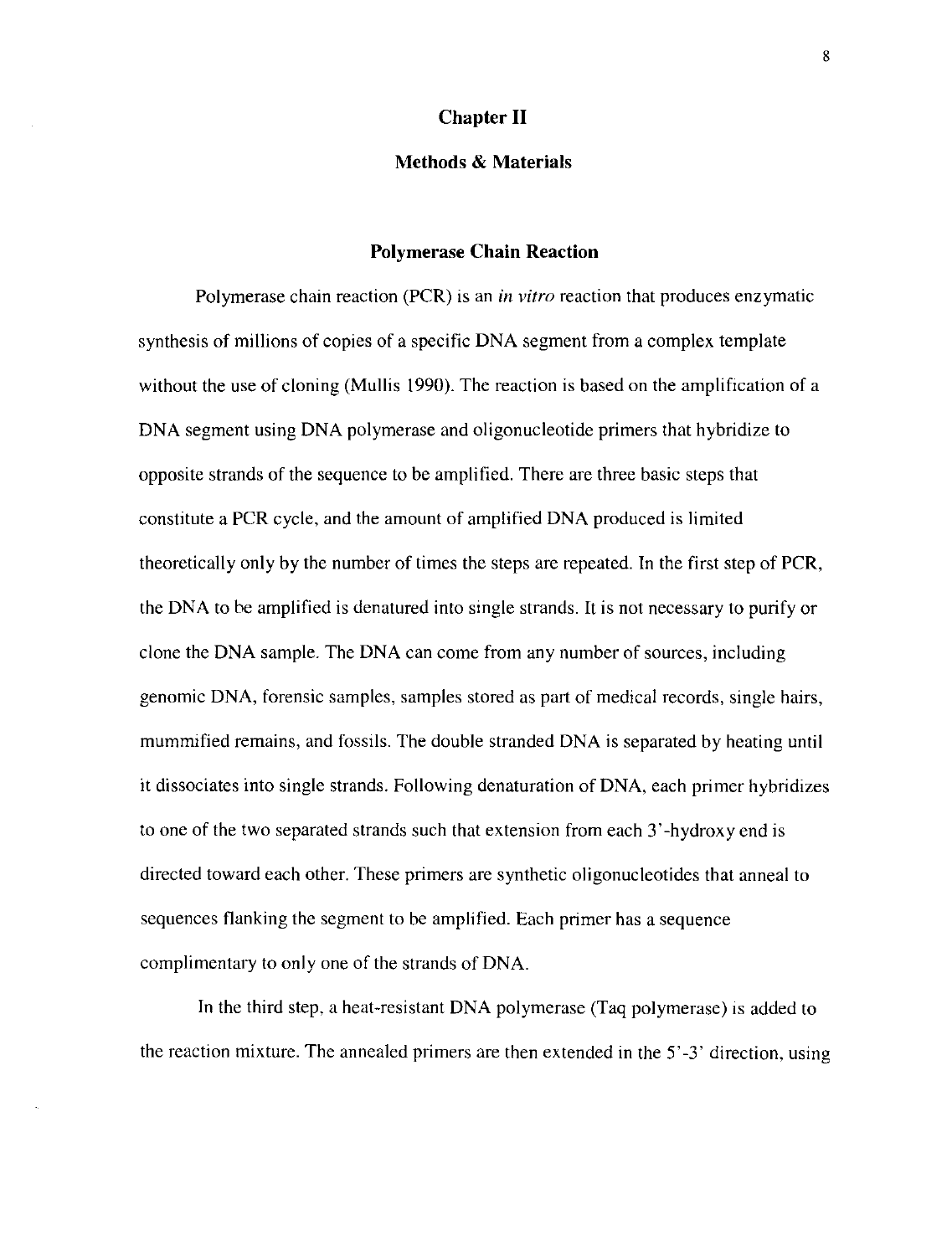the single-stranded DNA bound to the primer as a template. The product is a doublestranded DNA molecule with the primers incorporated into the final product.

These three steps constitute a single PCR cycle. Each cycle is generally performed at a different temperature. Repeated cycles of PCR result in the exponential accumulation of a discrete fragment. The process is automated and uses a machine called a thermocycler, which can be programmed to carry out a predetermined number of cycles, producing large amounts of amplified DNA segments in a few hours (Mullis 1990).

#### **Gel Electrophoresis**

Electrophoresis is a technique used to separate macromolecules, i.e. proteins and nucleic acids by size, charge, and/or conformation. Electrophoresis may take many forms, but usually involves a medium (agarose gel, polyacrylamide gel, paper, nitrocellulose membrane), a buffer, and an electric current. The medium may be marked and the results visualized following electrophoresis. The basic principle is as follows: a sample is loaded onto the medium, the medium is covered with a buffer solution (in the case of submarine electrophoresis), and an electric current is run through the buffer. This current moves the sample through the medium (Barker 1998).

**In** the case of nucleic acids, agarose gel or polyacrylamide gel are the mediums of choice. Nucleic acids, which contain a net negative charge, are pulled from the negative (cathode) to the positive (anode) in such a manner that they create specific banding patterns. Larger molecules migrate more slowly than smaller molecules, allowing for noticeable separation.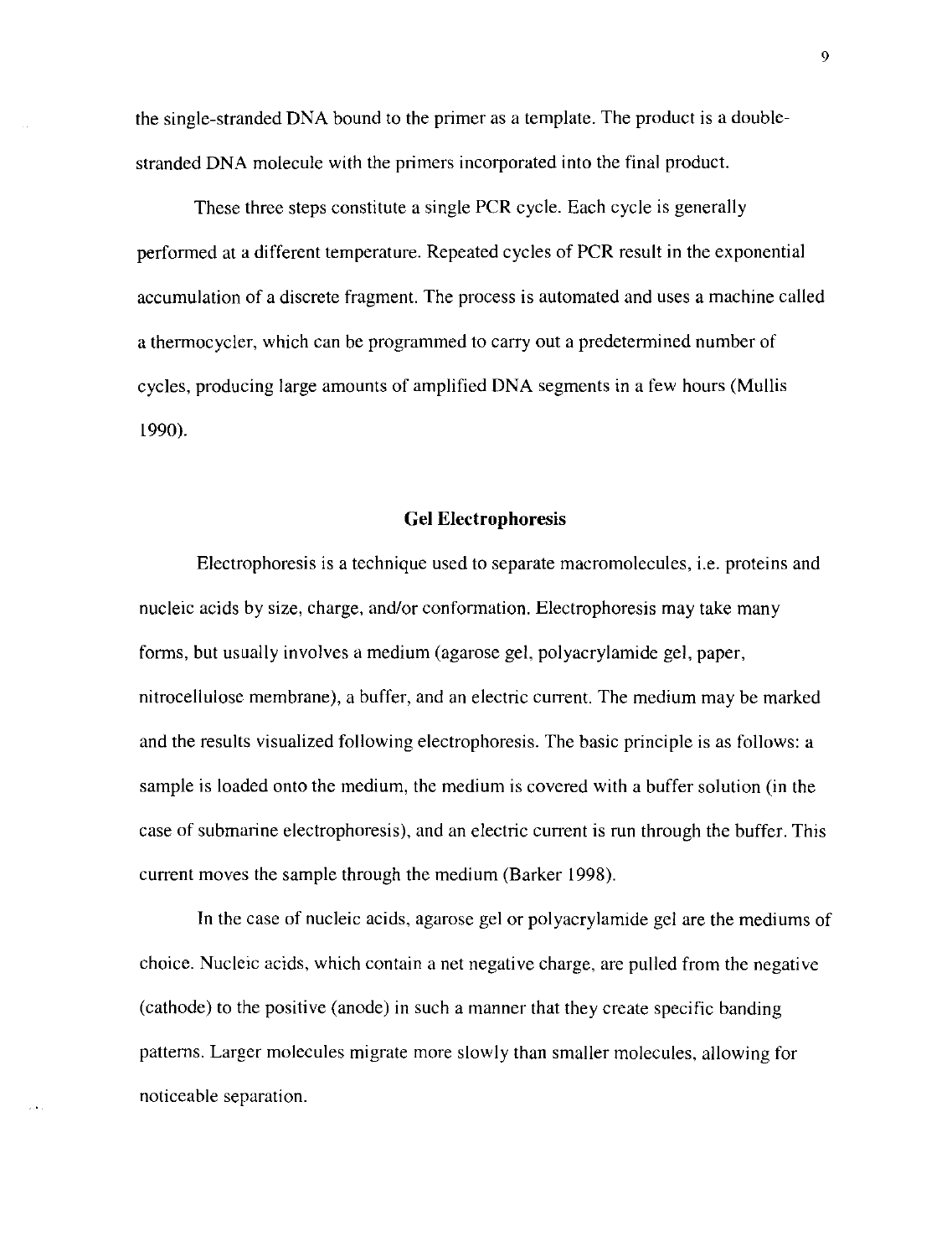Agarose gel electrophoresis involves agarose, a polysaccharide extracted from seaweed. This type of medium is typically used in 0.2-5% concentrations, and creates a porous gel through which molecules migrate. Higher concentrations of agarose facilitate the separation of smaller molecules. The concentration must therefore be carefully decided upon before running the gel, as resolution of the bands will differ in diverse agarose concentrations (Barker 1998).

Polyacrylamide gel electrophoresis is used to separate most proteins and small oligonucleotides which require a small gel pore size for retardation. Polyacrylamide gel is made of cross-linked polymers of acrylamide. The concentration of acrylamide used ultimately determines the length of these polymers, much in the same manner as agarose. The resolving power of these gels is rather high, although they have a small range of separation. This type of electrophoresis can resolve differences in one base pair of molecular weight between samples (Vann 2002).

Ethidium bromide (EtBr) is a base analog that can reversibly intercalate between the bases of DNA molecules. The DNA-EtBr complex emits an orange fluorescence upon excitation by UV light. DNA fragments resolved by electrophoresis can be visualized by incubating the gel in a solution containing ethidium bromide and exposing it to UV light (Sharp et al. 1973). The DNA-EtBr complex fluoresces optimally at 254 nm. However, DNA molecules can be cut and dimerized at this wavelength (Brunk & Simpson 1977). Thus, polyacrylamide and agarose gels are generally visualized at 300 nm.

10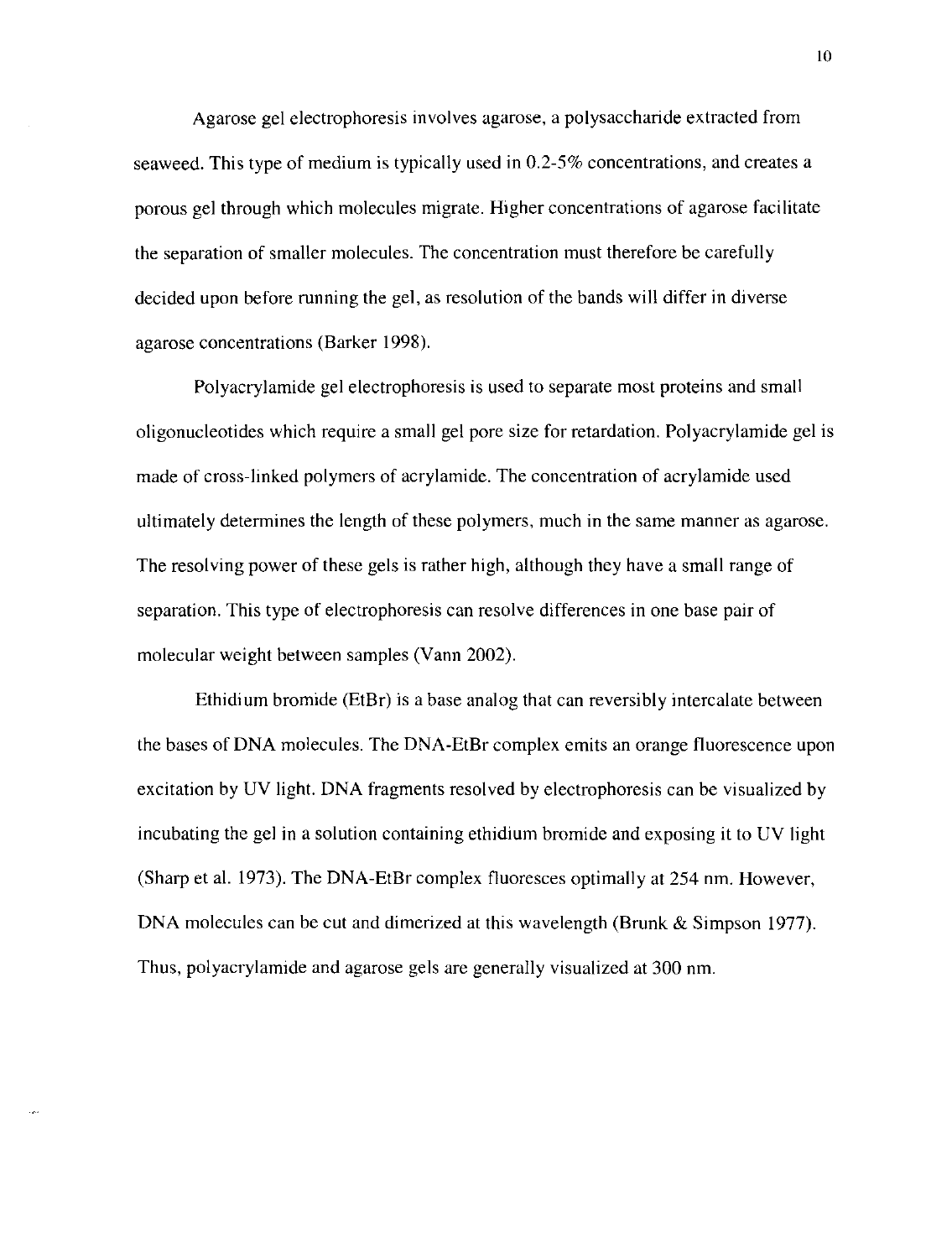# **Restriction Fragment Length Polymorphism**

In order to differentiate between the species of rickettsiae present in Indiana, restriction fragment length polymorphism (RFLP) was utilized. This technique involves the use of PCR to amplify a specific region of DNA, and restriction enzymes (endonucleases) that then cut the amplified DNA into species-specific fragments that may be visualized in polyacrylamide gel electrophoresis (Barker 1998).

Restriction endonucleases are a group of enzymes that recognize short, palindromic, specific sequences in DNA or RNA known as restriction sites. Restriction enzymes act as "molecular scissors" that cut the double-stranded DNA at specific sites or within sites adjacent to the recognition sequence. DNA may be cleaved at every instance of that recognition sequence (Meyers 1995). An example of this activity is presented in Figure I.



**Fig 1. Example of Restriction Enzyme Activity using the Restriction Endonuclease, EcoRL**   $(http://www.accessexcellence.org/AB/GG/restriction.html)$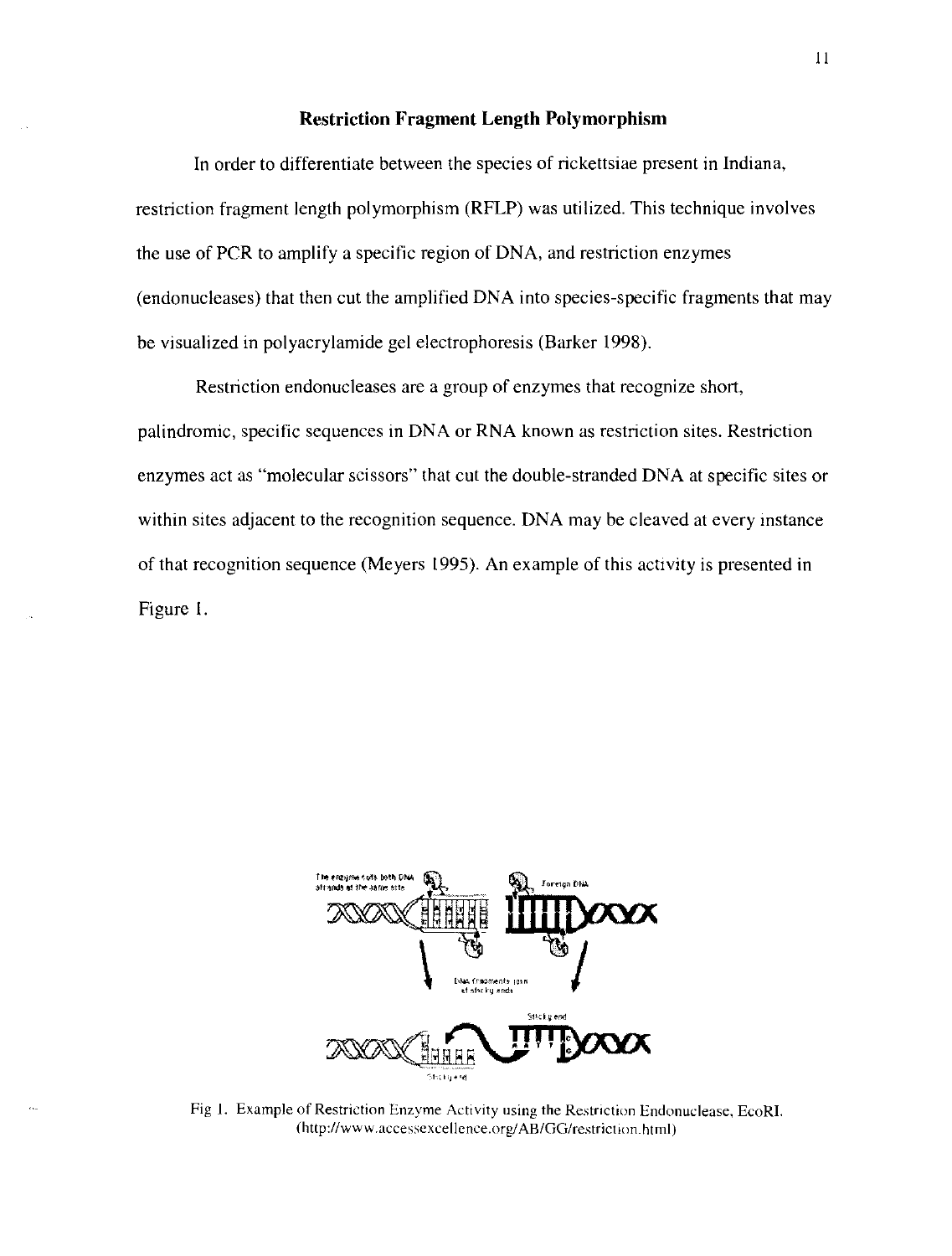Different species of organisms may contain varying numbers of restriction sites for anyone restriction endonuclease. This characteristic makes differentiation of species in unknown samples easy, in that differing numbers of fragments with differing sizes will migrate through polyacrylamide gel to create species-specific patterns (Regnery et al. 1991). These techniques were vital in the identification of the species of SFG rickettsiae present in infected ticks from southern Indiana.

#### **Templates**

DNA templates for **RFLP** were previously prepared by Katrina Mesina (Mesina 2001). These templates were subjected to secondary PCR to confirm positive results.

#### **Oligonucleotide Primer Selection**

General rickettsial oligonucleotide primers for PCR were derived from two areas of the citrate synthase gene which have significant homologies for both *R. prowazekii* and *Escherichia coli* analogous sequences; the exact nucleotide sequence of both primers were derived from the R. *prowazekii* gene (Ner et al. 1983; Wood et al. 1987). It was initially discovered that sequences conserved between diverse bacterial genera would most likely also be conserved within either of the genera from which the sequences were initially derived (Regnery et al. 1991).

Oligonucleotide primers for PCR amplification of regions of the 190-kDa SFG gene were derived from the *R. rickettsii* (R strain) sequence without prior specific information regarding genus and species conservation (Anderson et al. 1990).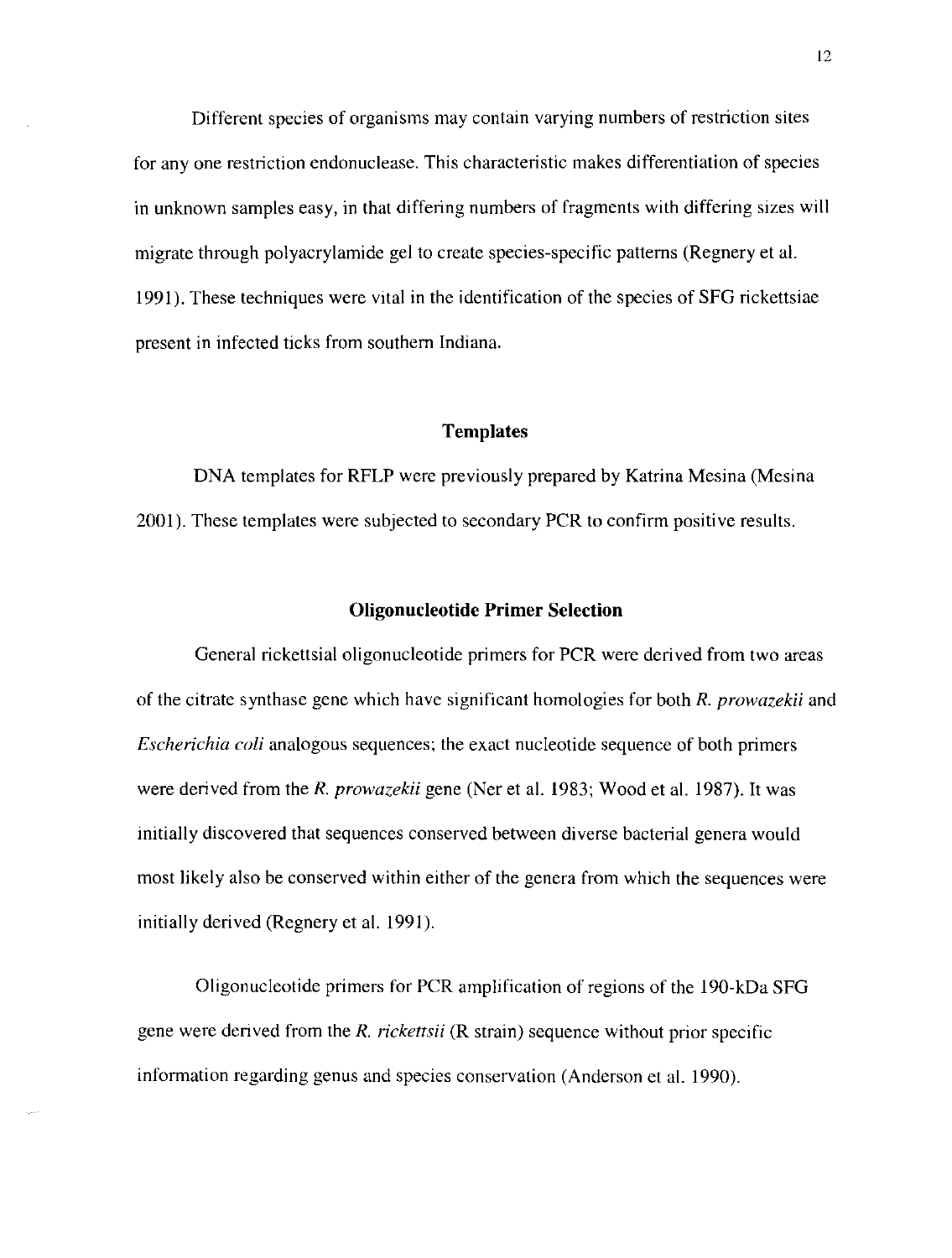# **Table** 2

# **Primer Constanting Primer Constanting Species Cene <b>Constanting Constanting Constanting Constanting Species** Constanting Constanting Constanting Constanting Constanting Constanting Constanting Constanting Constanting RpCS.877p **R. prowazekii** Citrate synthase GGGGCCTGCTCACGGCGG 381 RpCS.1258n **R. prowazekii** Citrate synthase ATTGCAAAAGTACAGTGAACA 381 Rr190.70p **R. rickettsji** 190-kDa antigen ATGGCGAATATTTCTCCAAAA 532 Rr190.602n **R. rickettsii 190-kDa antigen AGTGCAGCATTCGCTCCCCCT** 532

# **Oligonucleotide Primers**

Primer pairs were referred to by the initals of the genus and species from which they were derived, combined with a simple alphanumeric identifier of the gene amplified and followed by the position of the first nucleotide of the "positive" strand of the primer (using the conventional 5' -3' presentation of the sequence data) and then the position of the last nucleotide of the "negative" strand of the corresponding primer from the complementary strand of DNA (Regnery et al. 1991). For example, *RpCS.877p* and *RpCS.1258n* refer to the *R. prowazekii* citrate synthase primer pair for a region between nucleotides 877 and 1258. Similarly, *Rrl90.70p* and *Rr190.602n* refer to primers derived from the *R. rickettsii* (R strain) 190-kDa antigen gene sequence and which prime an amplified product between nucleotides 70 and 602 of the homologous DNA sequence (Regnery et al. 1991).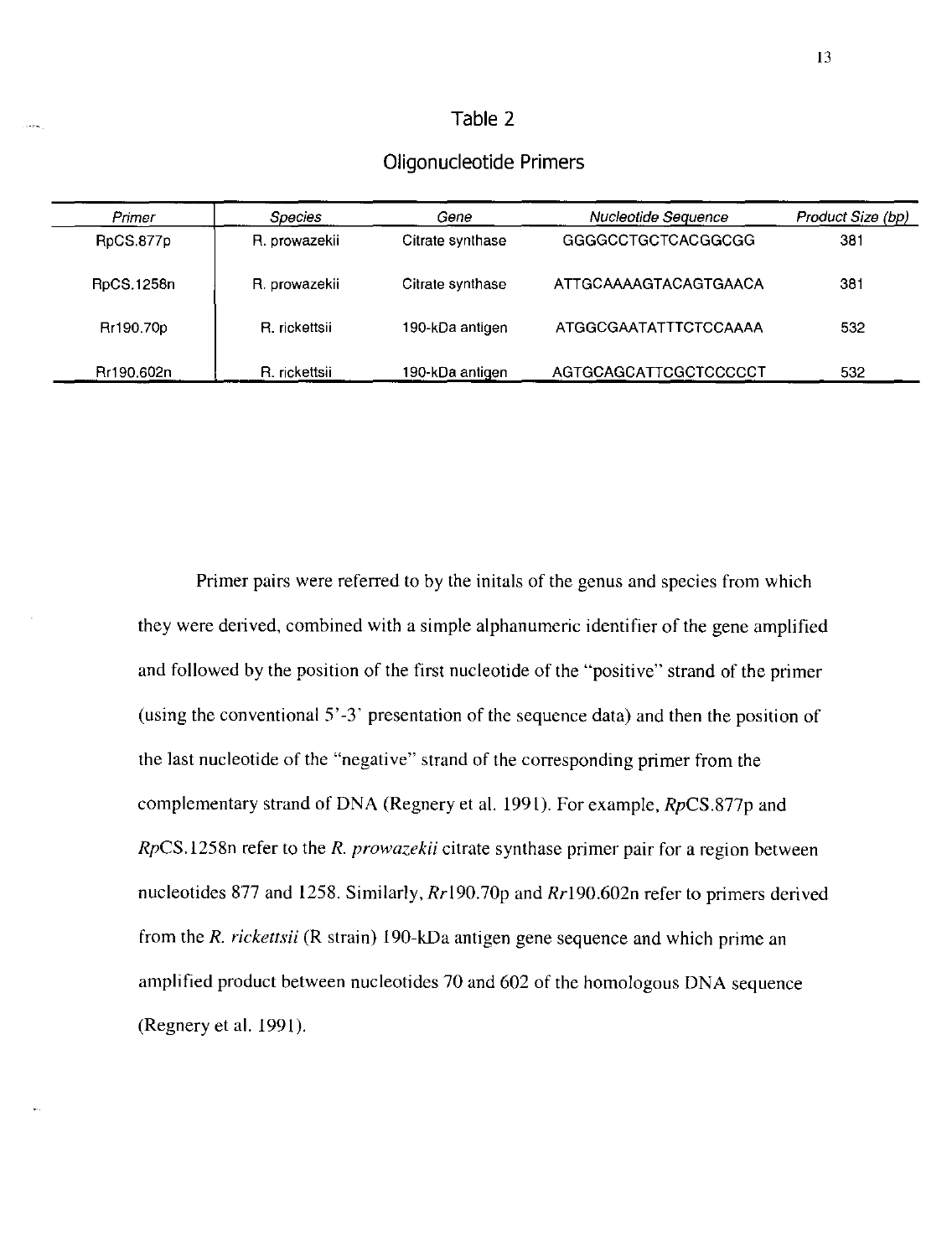The primers used in this study are included in Table 2. Nucleotide primers were synthesized at Invitrogen Life Technologies, 1600 Faraday Ave Carlsbad, CA (USA) 92008.

#### **Polymerase Chain Reaction Amplifications**

PCR amplifications were performed in a Perkin Elmer 2400 thermal cycler according to the method previously described (Mesina 2001) PCR products were used as substrates for restriction enzyme assay. These products were sometimes cleaned further using Promega's Wizard PCR Preps DNA Purification System. Purifications were performed without a vacuum manifold in accordance with the manufacturer's instructions.

# **Restriction Fragment Length Polymorphism**

In order to determine that the 190-kDa gene had been amplified, as well as to determine the species of *Rickettsia* present in the positive samples provided by PCR, restriction fragment length polymorphism was performed. PCR products were digested with the restriction enzyme *PstI,* whose action cuts at differing numbers of sites in each species of *Rickettsia.* The sizes of these fragments may be observed in Figure 2.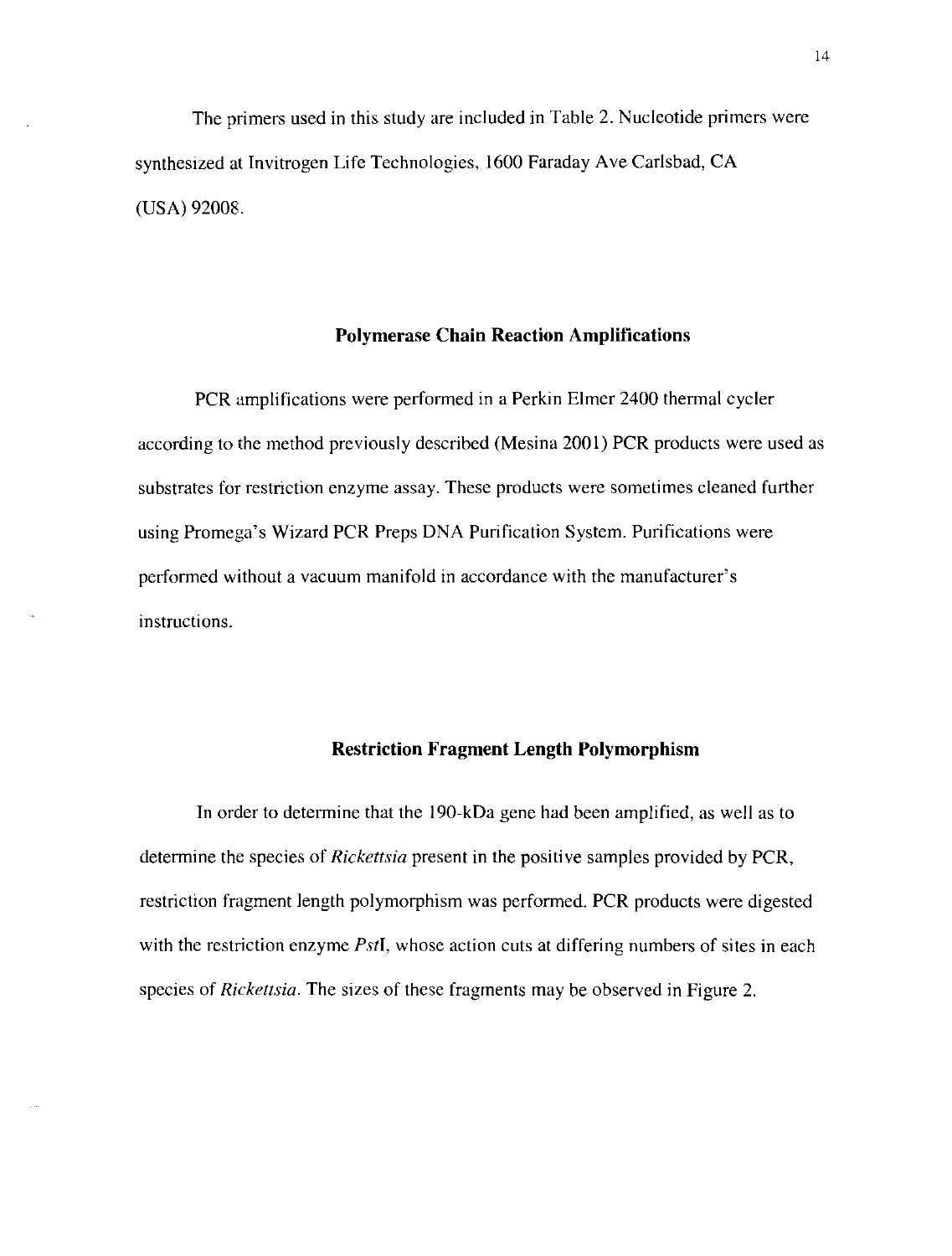

**Figure 2: Banding Patterns of Rickettsial Species When Cut With** *PstI* **are illustrated in part A.**  Banding patterns associated with *RsaI* are illustrated in part B of this diagram (Regnery et al. 1991).

It is possible that three species of *Rickettsia* occur naturally in Indiana, based upon a prior study (Stauffer 1988). The electrophoretic patterns generated after restriction enzyme analysis for these three species are as follows: the pathogenic *R. rickettsii* shows a pattern of three bands, each at 266 bp, 205 bp, and 80 bp, while the nonpathogenic *R. rhipicephali* and *R. montana* show bands of 280 bp, 259 bp, and 280 bp, and 260 bp, respectively (Regnery et al. 1991). Only preliminary results of one sample digested with *RsaI* were analyzed. Further analysis with the enzyme *RsaI* were not performed due to time constraints, although this digestion would have further clarified the exact species of *Rickettsia* present in the tick pools.

Restriction digestions were performed in 1.5ml microcentrifuge tubes, using a 15ul reaction volume. The reaction mixture included 13 ul of the PCR product, 1.5ul of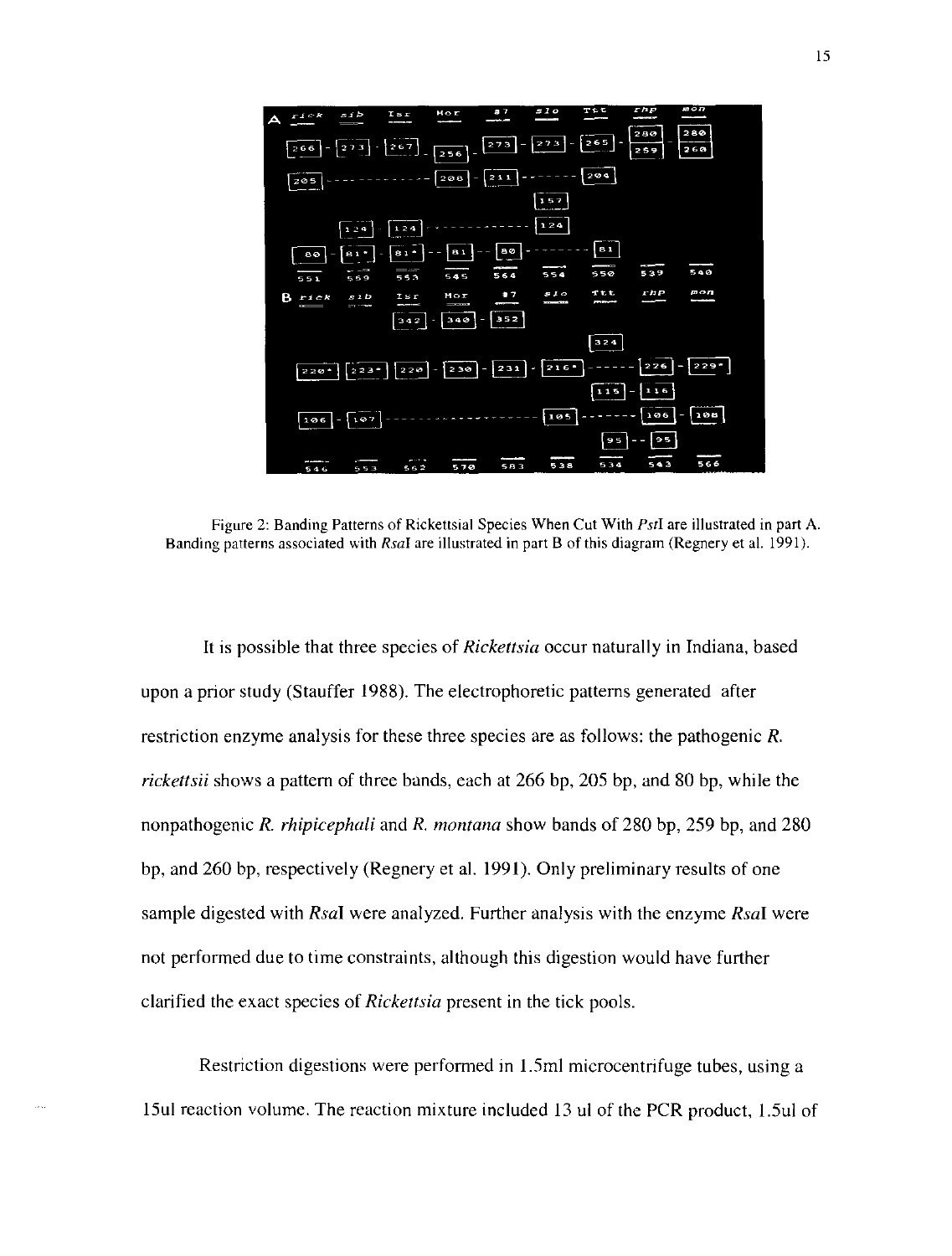REAct2, and O.Sul of the restriction enzyme *PstI.* Master mixes including the enzyme and REAct2 were created to ensure equal distribution of reagents. The digestion mixture was incubated at 37"C for I hour. Each digestion contained one positive control *(R. slovaca)*  and one negative control (water blank). Products were segregated in a 6% polyacrylamide gel electrophoresis, and the image was captured on the Gel Print 2000 Imaging system (Biophotomic, Ann Arbor, MI).

# **Template Preparation and DNA Survey of Gimenez Positive Ticks Preserved in Alcohol**

The second half of this study was devoted to determining the identity of the species of *Rickettsia* present within ticks sent to the Public Health Entomology Laboratory that had previously tested positive for SFG rickettsiae using the Gimenez stain microscopic technique (Gimenez 1964). These samples were further tested with an Immunofluorescent Assay that identified those ticks which carried the pathogenic *R. rickettsii* bacteria. All Gimenez positive ticks from 1995-2001 were subjected to testing via the same methods as previously described. The only significant change was the method of template preparation, which was based upon the method of template preparation described in Persing et al. 1990. Ticks to be studied were removed from the 70 % ethanol preservation solution in which they were placed following Gimenez stain analysis, and air-dried on Whatman filter paper for 5 min. The individual ticks were then frozen with liquid nitrogen inside sterile mortar and pestles containing a small amount of sterile sand (I mortar and pestle per tick). The ticks were then ground into a fine powder, which was transferred to a new 1.5ml microcentrifuge tube. Following placement into the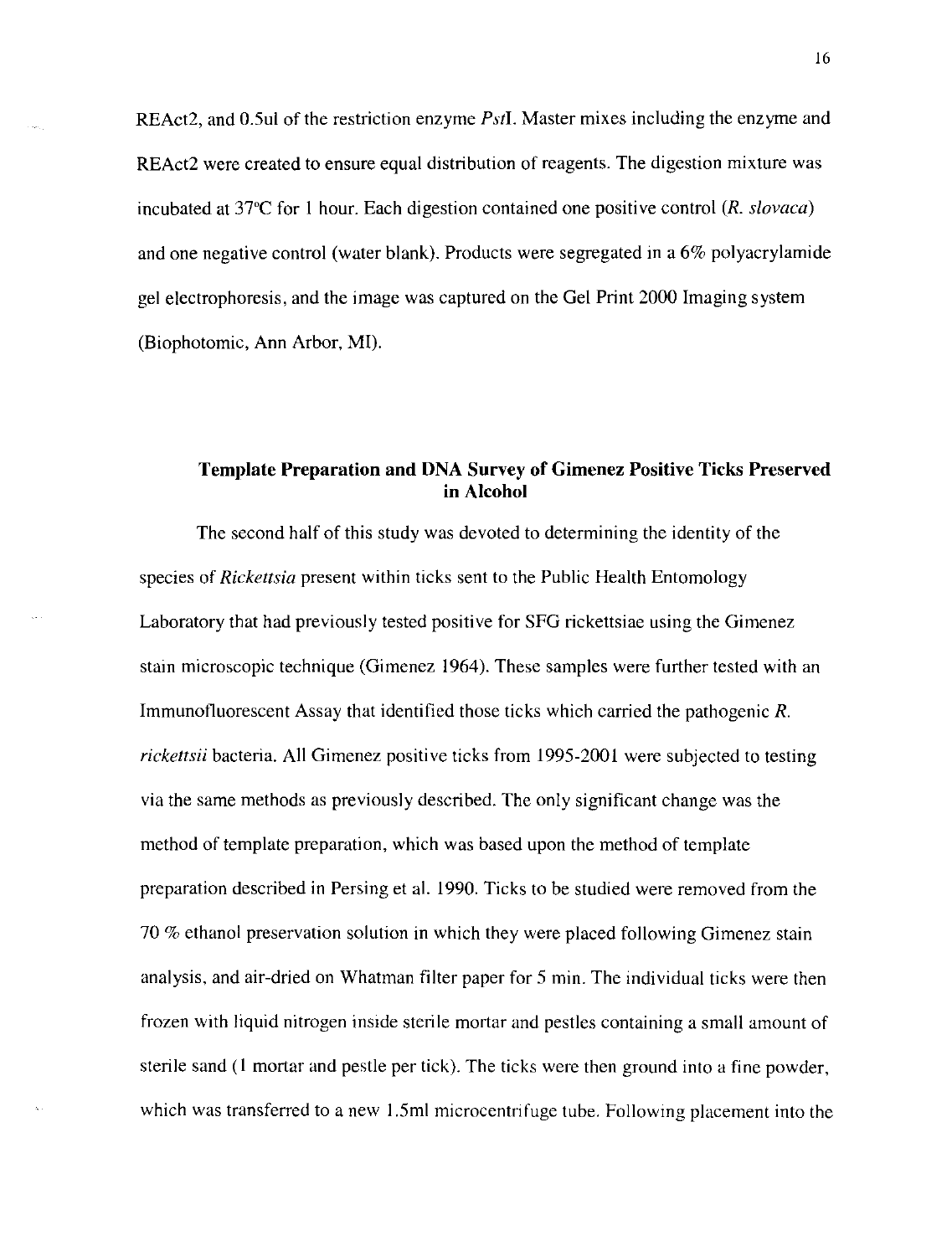tube, the PCR templates were prepared in the same fashion as described by Burket (Burket et al 1998), Agarose gels were analyzed in the same fashion, and positive PCR products were subjected to the same restriction digestion protocol as previously described, This study provided data regarding the prevalent species of SFG Rickettsiae in Indiana. A list of these samples is presented in Table 3.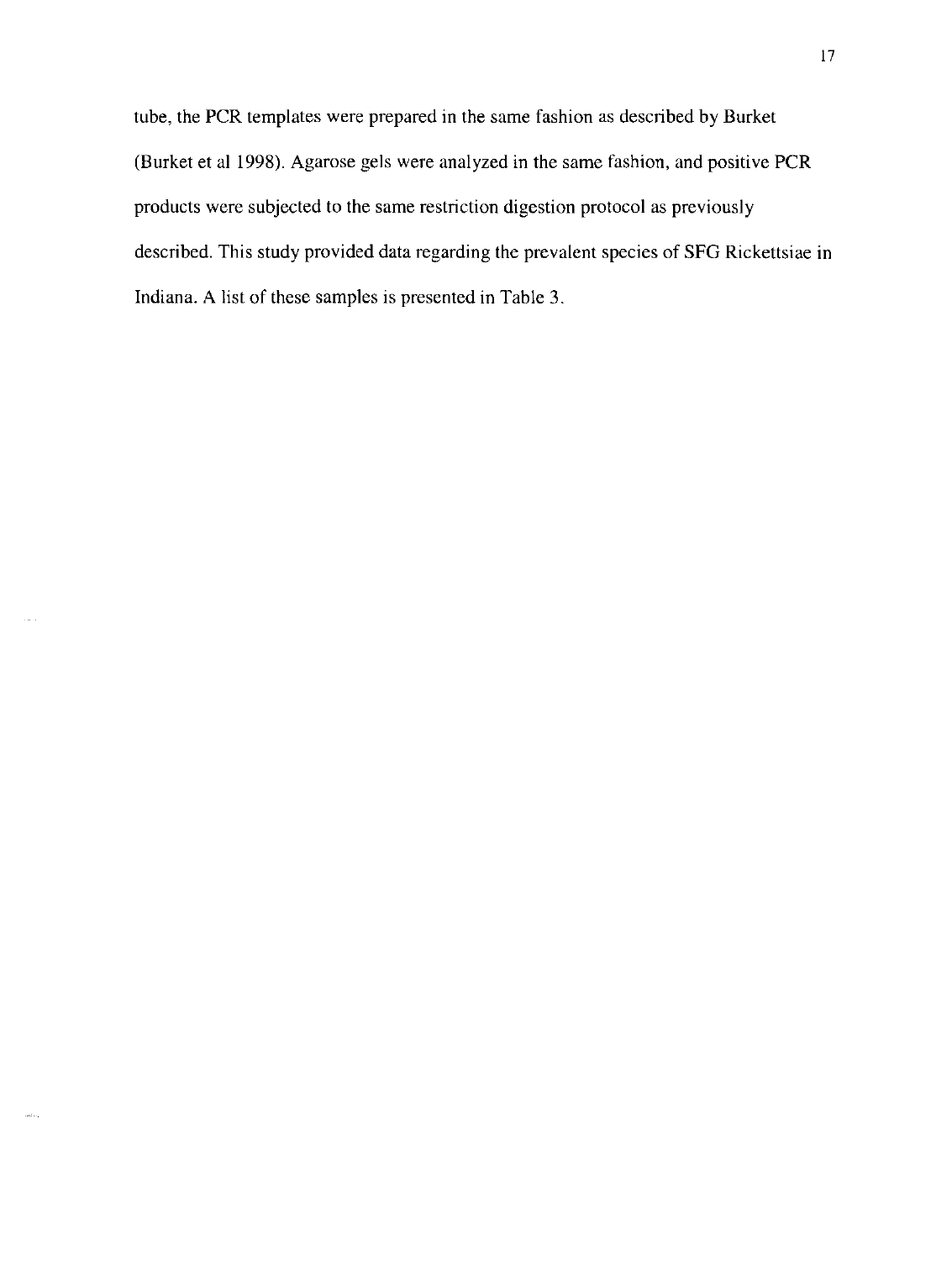$\overline{\phantom{0}}$ 

متمر

| Sample Number '95-'96 Indiana County |              | Sample Number '99 Indiana County |              | Sample Number '00-'01 | <b>Indiana County</b> |  |
|--------------------------------------|--------------|----------------------------------|--------------|-----------------------|-----------------------|--|
| 95 0042                              | Lawrence     | 99 0027                          | Bartholomew  | 00 0262               | Johnson               |  |
| 95 0051                              | Vanderburg   | 99 0043                          | Franklin     | 00 0393               | Bartholomew           |  |
| 95 0073                              | Gibson       | 99 0081                          | Decatur      | 00 0397               | Bartholomew           |  |
| 95 0074                              | Lawrence     | 99 0106                          | Bartholomew  | 00 0718               | Orange                |  |
| 95 0075                              | Lawrence     | 99 0110                          | Franklin     | 01 0008               | Monroe                |  |
| 95 0187                              | Lawrence     | 99 0112                          | Franklin     | 01 0022               | Morgan                |  |
| 95 0193                              | Jennings     | 99 0113                          | Franklin     | 01 0073               | Franklin              |  |
| 95 0228                              | <b>Brown</b> | 99 0155                          | Lawrence     | 01 0198               | Jasper                |  |
| 95 0232                              | Lawrence     | 99 0163                          | Fayette      | 01 0231               | Franklin              |  |
| 95 0247                              | Lawrence     | 99 0174                          | Porter       | 01 0383               | Lake                  |  |
| 95 0262                              | Morgan       | 99 0188                          | Franklin     |                       |                       |  |
| 95 0272                              | Franklin     | 99 0 209                         | Lawrence     |                       |                       |  |
| 95 0311                              | <b>Brown</b> | 99 0213                          | out of state |                       |                       |  |
| 95 0313                              | Lawrence     | 99 0215                          | Bartholomew  |                       |                       |  |
| 95 0319                              | <b>Brown</b> | 99 0247                          | Tippecanoe   |                       |                       |  |
| 95 0384                              | Grant        | 99 0248                          | Franklin     |                       |                       |  |
| 95 0386                              | out of state | 99 0 296                         | Lawrence     |                       |                       |  |
| 95 0400                              | Lawrence     | 99 0299                          | Lawrence     |                       |                       |  |
| 95 04 21                             | Monroe       | 99 0320                          | Lake         |                       |                       |  |
| 95 04 28                             | Tippecanoe   | 99 0347                          | Porter       |                       |                       |  |
| 95 04 29                             | Elkhart      | 99 0348                          | Grant        |                       |                       |  |
| 95 0441                              | Morgan       | 99 0358                          | Delaware     |                       |                       |  |
| 95 0446                              | Lawrence     | 99 0375                          | Bartholomew  |                       |                       |  |
| 95 0463                              | Monroe       | 99 0377                          | Bartholomew  |                       |                       |  |
| 95 0499                              | Vanderburg   | 99 0384                          | <b>Brown</b> |                       |                       |  |
| 95 0505                              | Spencer      | 99 0407                          | Dearborn     |                       |                       |  |
| 95 0508                              | Porter       | 99 0408                          | Lake         |                       |                       |  |
| 96 0074                              | La Porte     | 99 04 20                         | Grant        |                       |                       |  |
| 96 0096                              | Franklin     | 99 0447                          | Tippecanoe   |                       |                       |  |
| 96 0190                              | Madison      | 99 0525                          | Vigo         |                       |                       |  |
|                                      |              | 99 0627                          | Elkhart      |                       |                       |  |
|                                      |              |                                  |              |                       |                       |  |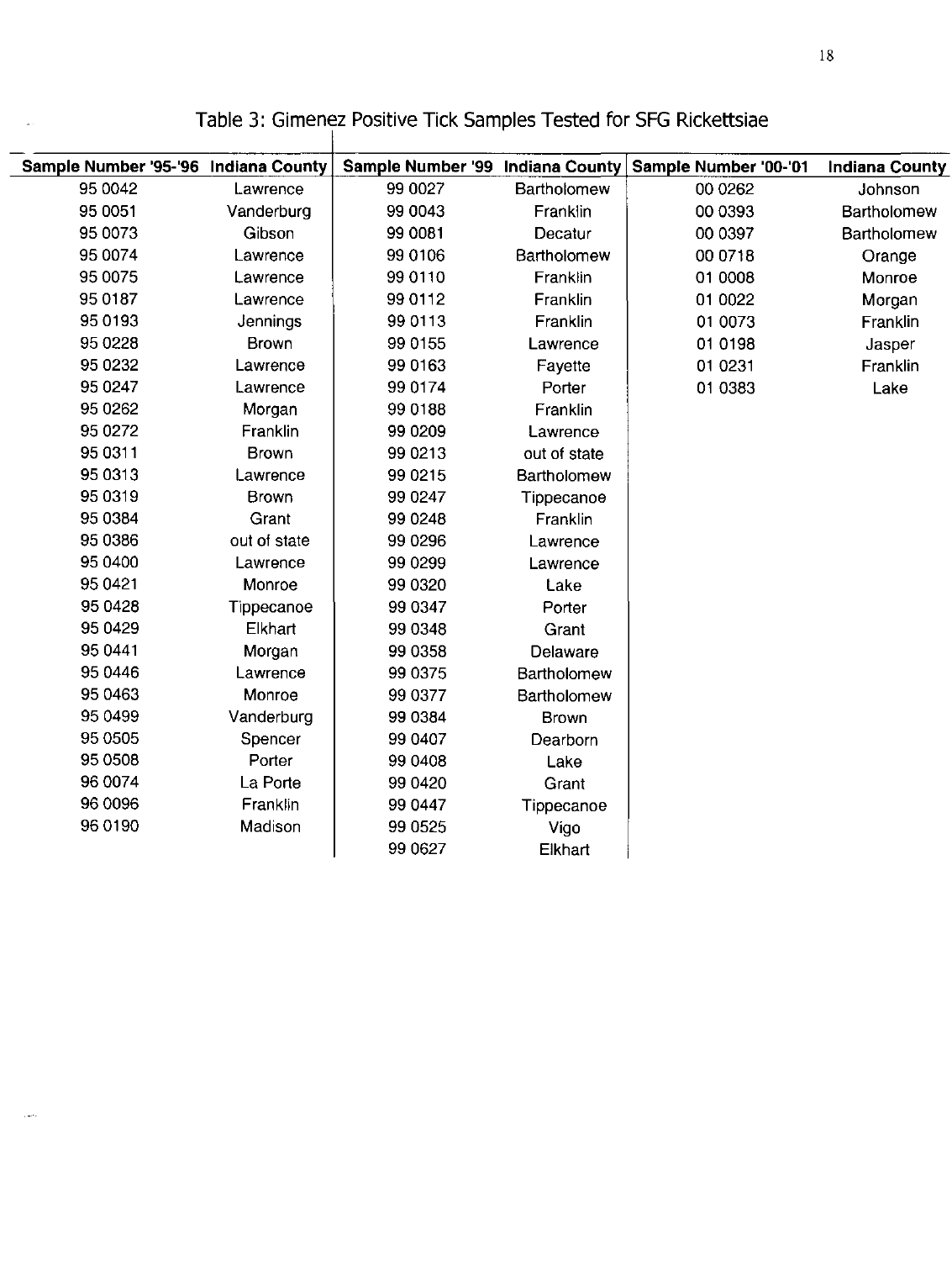# **Chapter III**

# **Results**

## **PCR Analysis**

Figure 3 illustrates the results of the PCR amplifications using primers targeted to the rOmpA gene of SFG rickettsiae. Secondary amplification yielded thirteen positive pools.



Figure 3: Agarose Gel Electrophoresis of Samples 34,131,137,177 ,298,302 showing a 532 bp amplification product of PCR

#### **Substrate for Restriction Enzyme Assay**

The clean peR products were subjected to digestion with *Pstl..* Figure 4 compares the bands of cut and uncut **peR** products from the restriction enzyme digestions. Two bands, one at 280 bp and one at 260 bp, were obtained following the digestion. This pattern of digestion is comparable to the pattern associated with *R. montana* or *R. rhipicephali.* Following digestion with *RsaI,* a positive control digestion product of *R. rhipacephali* was compared to that of sample 220. These results are presented in Figure 5.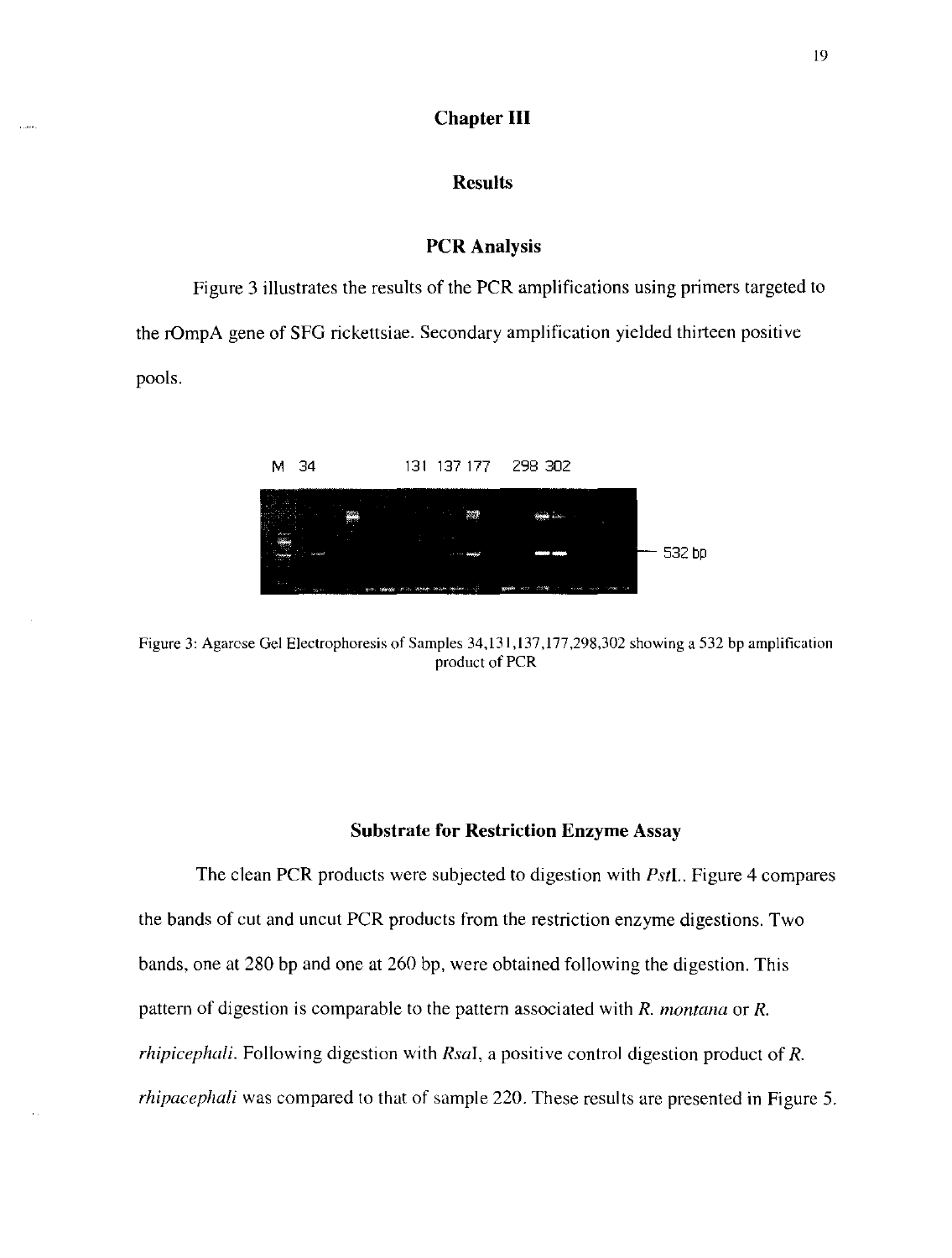

Fig 4. Polyacrylamide Gel Electrophoresis of Samples 208, 220 and 298 following digestion with restriction enzyme *PstI.* 



Fig 5. Comparison of positive sample digestion *RsaI* of *R. rhipicephali* with that of sample 220. When cut with *RsaI, R. Montana* demonstrates a doublet band at 229bp and also a single band at 106bp, as illustrated above. The single band was lost in the electrophoresis due to low molecular weight. The doublet appearance of sample 220 confirms that it is, **in** fact, *R. Montana,* when compared to the positive control.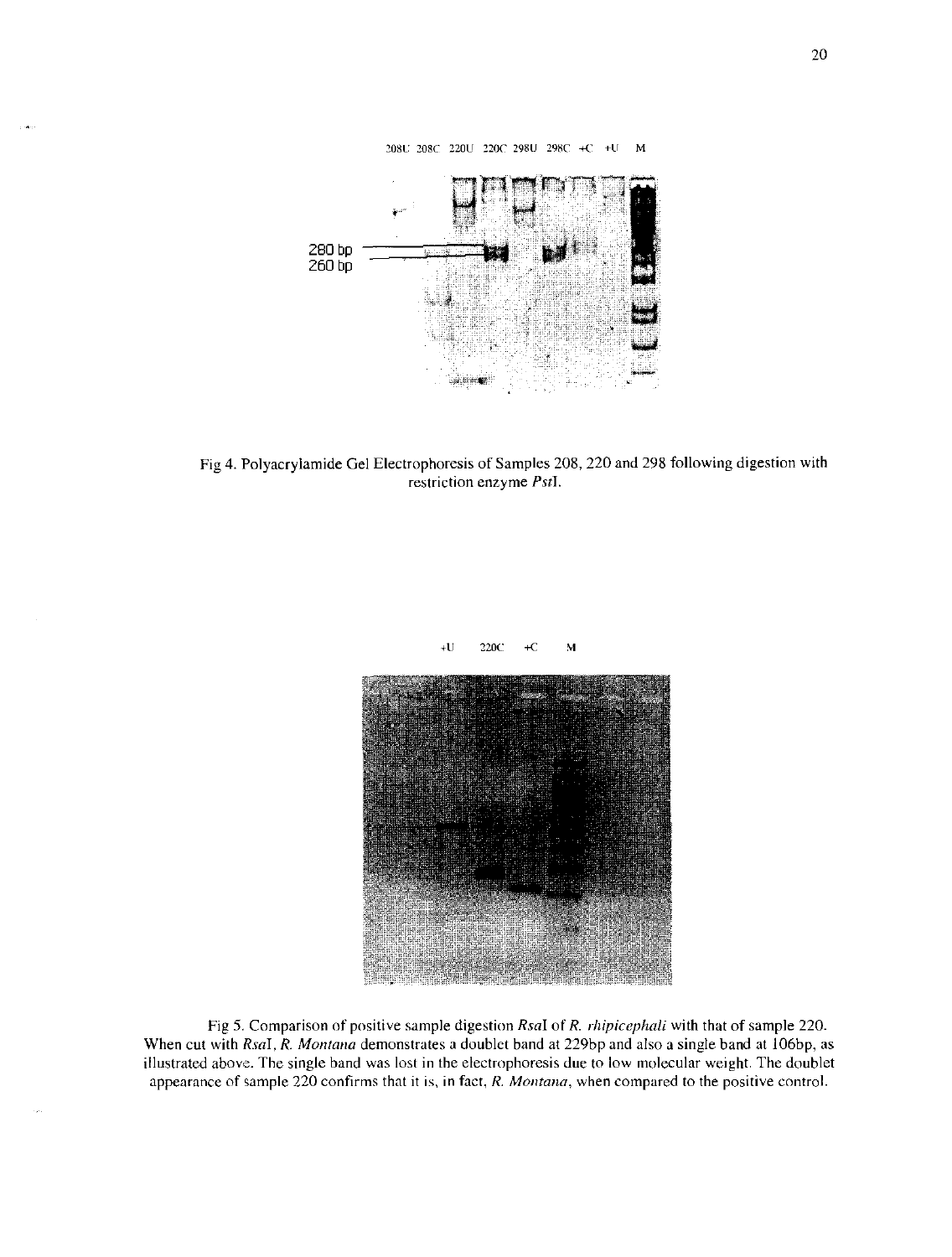#### **Gimenez Positive Survey**

Surveys began with the Gimenez positive ticks from 1995-1996. All results were negative for the rOmpA gene. PCR using primers targeted to the citrate synthase gene of *Rickettsia* yielded positive results for samples 95 0319 and 950051. These results may be observed in Figure 6. Tick number 95 0051 was found to be positive by immunofluorescent assay for the virulent *R. rickettsii.* Attempts to clean the PCR product and analyze it using RFLP failed.



Fig 6. Gel Electrophoresis of PCR reamplification of sample 95 0051.

#### **Summary of Results**

Twenty-eight of the original 343 pools collected from southern Indiana were positive for the genus *Rickettsia* via PCR using primers targeted to the citrate synthase gene. Thirteen of the 28 pools were positive when targeted with primers for the rOmpA protein of SFG rickettsiae. RFLP yielded results that are comparable to those of R. *montana.* Of the 71 G+ ticks surveyed, only 2 ticks yielded positive results for citrate synthase. Only one, 95 0051 (Vanderburg county), showed positive rOmpA results. Tick 950051 was found to harbor R. *rickettsii* when subjected to immunofluorescent assay, however, positive RFLP results could not be confirmed.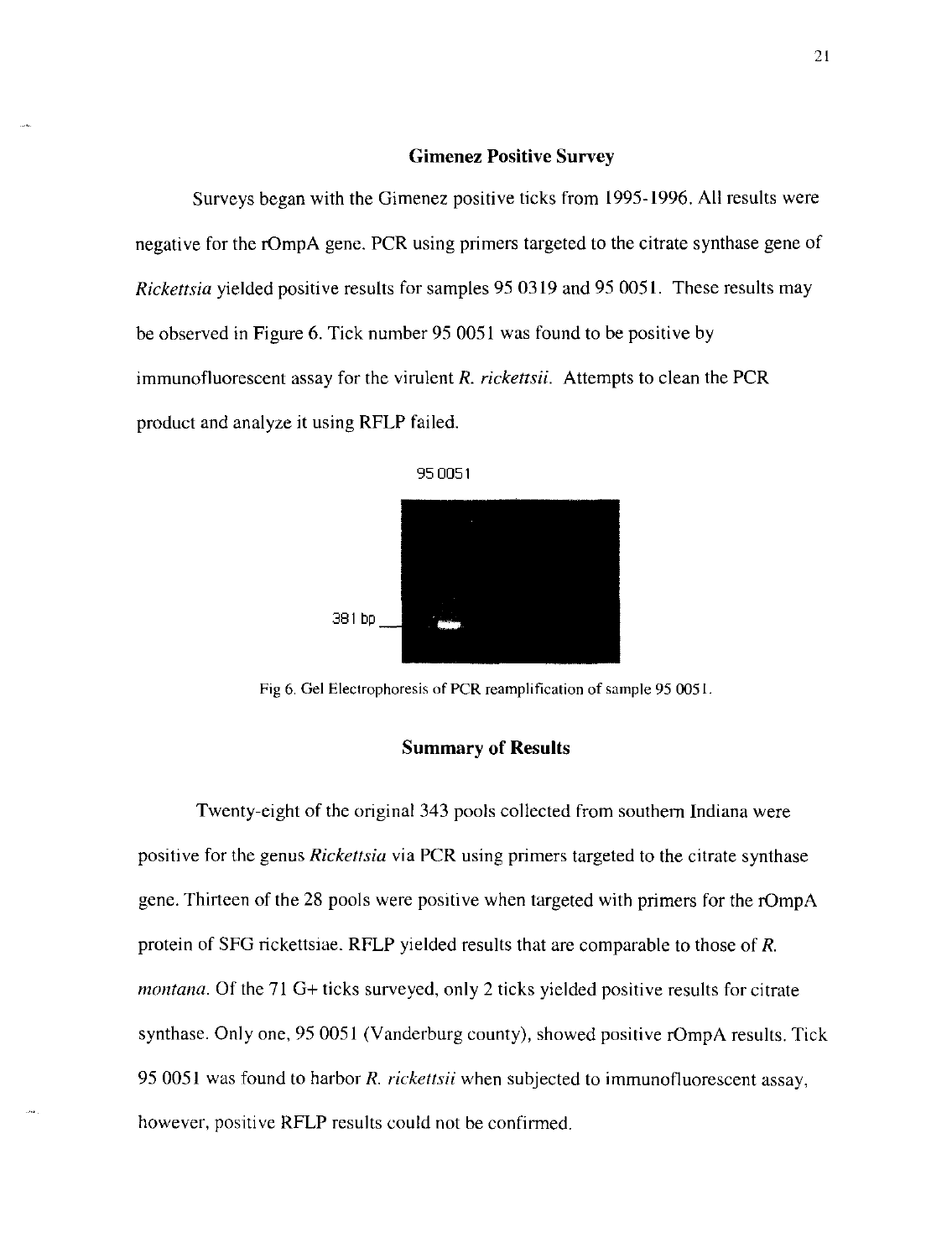#### **Chapter IV**

#### **Discussion**

Previous studies suggest that *R. montana, R. rhipicephali,* and *R. rickettsii* are the predominant species of spotted fever group rickettsiae in Indiana (Stauffer 1988). In this study the results of RFLP suggest that the most prevalent species of SFG rickettsiae in Indiana is *R. montana.* These results could be confirmed using sequencing analysis.

It was originally hypothesized that there would be a larger population of nonpathogenic rickettsiae when compared to pathogenic rickettsiae in Indiana. This belief was based on previous finding of the lethal effects of pathogens on their vectors. For example, the agents of Rocky Mountain spotted fever *(R. rickettsii),* epidemic typhus *(R. prowazekii),* and bubonic plague *(Yersinia pestis)* have been reported to reduce the survival, fecundity, or fitness of their host vectors (Niebylski et al. 1999). The effects of the agents of tularemia *(Francisella tularensis)* and Lyme disease *(Borrelia burgdorferi)* on their tick vectors are less clear, although pathological effects have been reported (Balashov 1972; Burgdorfer et al. 1989; Niebylski et al. 1999).

Currently, there is no effective vaccination against any of the SFG rickettsiae, and despite the availability of effective antimicrobial therapy, mortality occurs among patients hospitalized with Rocky Mountain spotted fever (Raoult et al. 1986; Dalton et al. 1995; Billings et al. 1998; Montero et al. 2001). However, recent advances in molecular biology as well as the knowledge that the rOmpA and rOmpB outer membrane proteins are major immunogenic antigens has led to the creation of a possible DNA vaccine (Montero et al. 2001). The first report of the use of a DNA vaccine for rickettsiae was published in 2001 by Montero et al. with quite promising results. Perhaps with further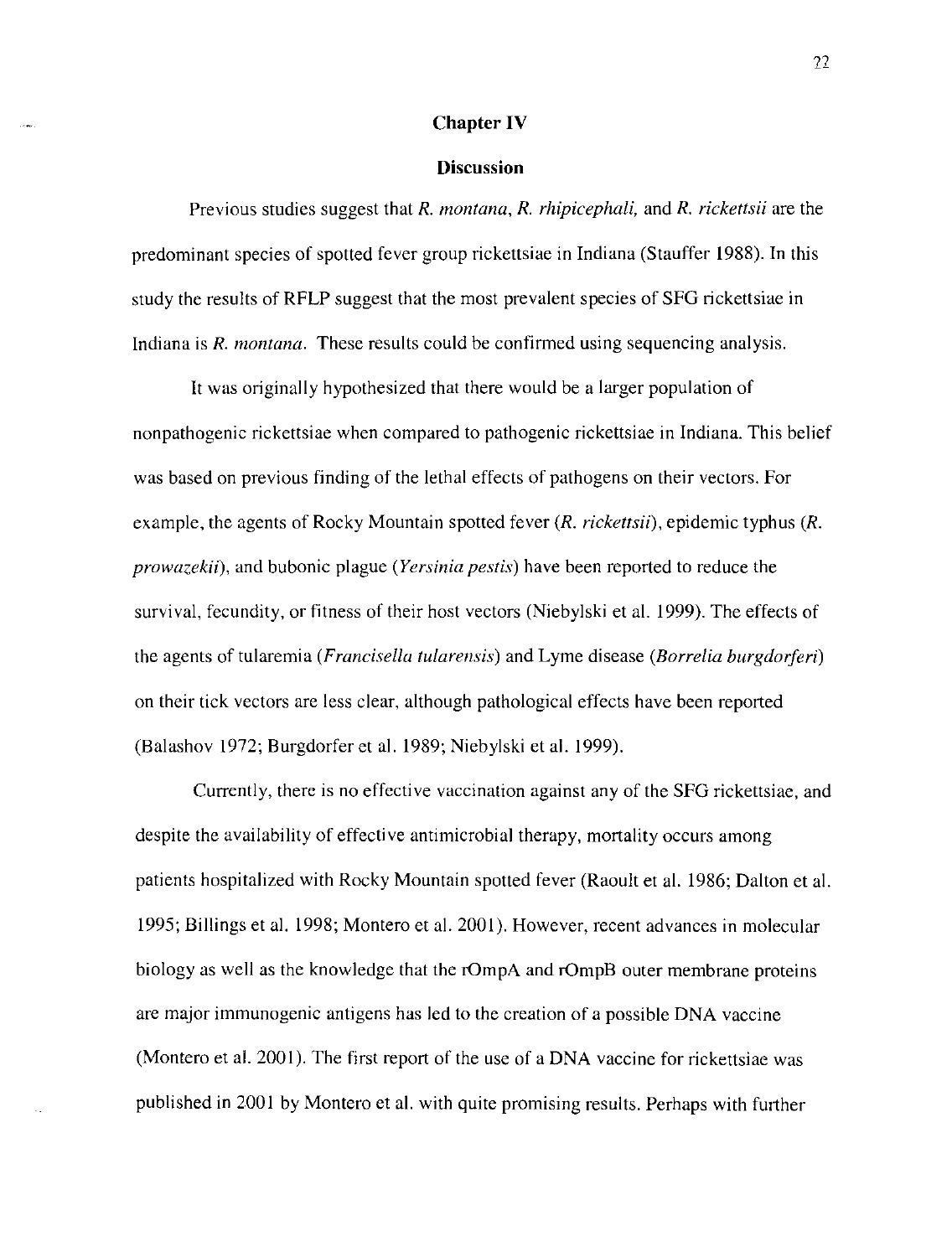study into the immunogenic properties of the rickettsial outer membrane proteins and the rickettsial slime layer, appropriate chemotherapies and even vaccinations can be created.

It has been demonstrated that the introduction of an avirulent pathogen into a host elicits an immune response that creates memory cells against that pathogen and those pathogens with similar structure (Tortora et al. 1998). Future research into the creation of a vaccine against nonpathogenic SFG rickettsiae, such as those identified in this survey may yield information significant to the creation of a vaccination against all rickettsiae.

The advent of new culture techniques, such as the shell vial-centrifugation technique, and the detection of rickettsial DNA have dramatically increased the number of rickettsial species detected (Raoult & Roux 1997). Although these techniques were not included in this particular survey, it is possible that they may be used to identify new species of rickettsiae in Indiana.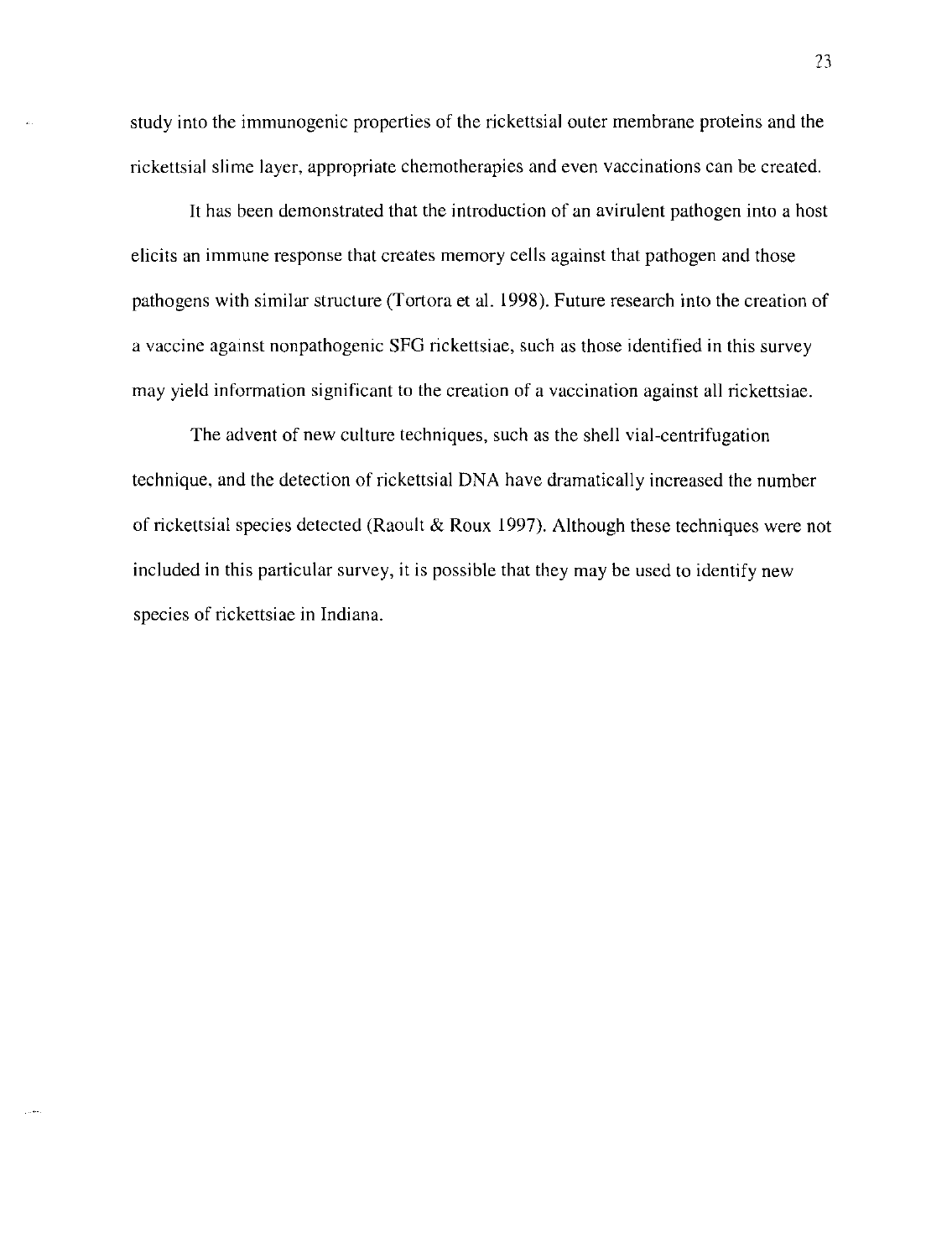## **References Cited**

- Anacker, R.L., R.H. List, R.E. Mann, S.F. Hayes, and L.A. Thomas. 1985. Characterization of monoclonal antibodies protecting mice against *Rickettsia rickettsii.* J. Infect. Dis. 151:1052-1060.
- Anacker, R.L., R.H. List, R.E. Mann, and D.L. Wiedbrauk. 1986. Antigenic heterogenecity in high- and low-virulence strains of *Rickettsia rickettsii* revealed by monoclonal antibodies. Infect. Immunol. 25:167-71.
- Anacker, R.L., G.A. McDonald, R.H. List, and R.E. Mann. 1987. Neutralizing activity of monoclonal antibodies to heat sensitive and heat resistant epitopes of *Rickettsia rickettsii* surface proteins. Infect. Immunol. 55:825-27.
- Anacker, R.L., R.N. Phillips, J.C. Williams, R.H. List, and R.E. Mann. 1984. Biochemical and immunochemical analysis of *Rickettsia rickettsii* strains of various degrees of virulence. Infect. Immunol. 58:2760-69.
- Anacker, R.L., E.G. Pickens, and D.B. Lackman. 1967. Details of ultrastructure of *Rickettsia prowazekii* grown in the chick yolk sac. J. Bacteriol. 94:260-62.
- Anderson, B.E., G.A. McDonald, D.C. Jones, and R.L. Regnery. 1990. A protective antigen of *Rickettsia rickettsii* has tandemly repeated near-identical sequences. Infect. lmmunol. 58:1387-1404.
- Austin, W.H. and H.H. Winkler. 1988. Relationship of rickettsial physiology and composition to the rickettsia-host cell interaction. In: Walker, D.H. (ed.). *Biology of Rickettsial Diseases.* Boca Raton, FL: CRC Press, 1988:29-50.
- Azad, A.F. and C.B. Beard. 1998. Rickettsial Pathogens and their arthropod vectors. Emer. Infect. Dis. 4:2.
- Balashov, Y.S. 1972. Bloodsucking ticks (Ixodidea) vectors of disease of man and animals. [English translation]. Misc. Publ. Entomol. Soc. Am. 8:163-376.
- Barker, Kathy. 1998. At the Bench: A Laboratory Navigator. Cold Spring Harbor Laboratory Press; Plainview, N.Y.
- Beati, L., M. Meskini, B. Thiers, and D. Raoult. 1997. *Rickettsia aeschlimannii* sp. Nov., a new spotted fever group *rickettsia* associated with *Hyalomma marginatum* ticks. Inter. J. System. Bacteriol. 47:548-54.
- Billings, A.N., J.A. Rawlings, and D.H. Walker. 1998. Tick-borne diseases in Texas: a 1O-year retrospectove examination of cases. Tex. Med. 94:66-76.

Brunk, C.F. and C. Simpson. 1977. Anal. Biochem. 82:455.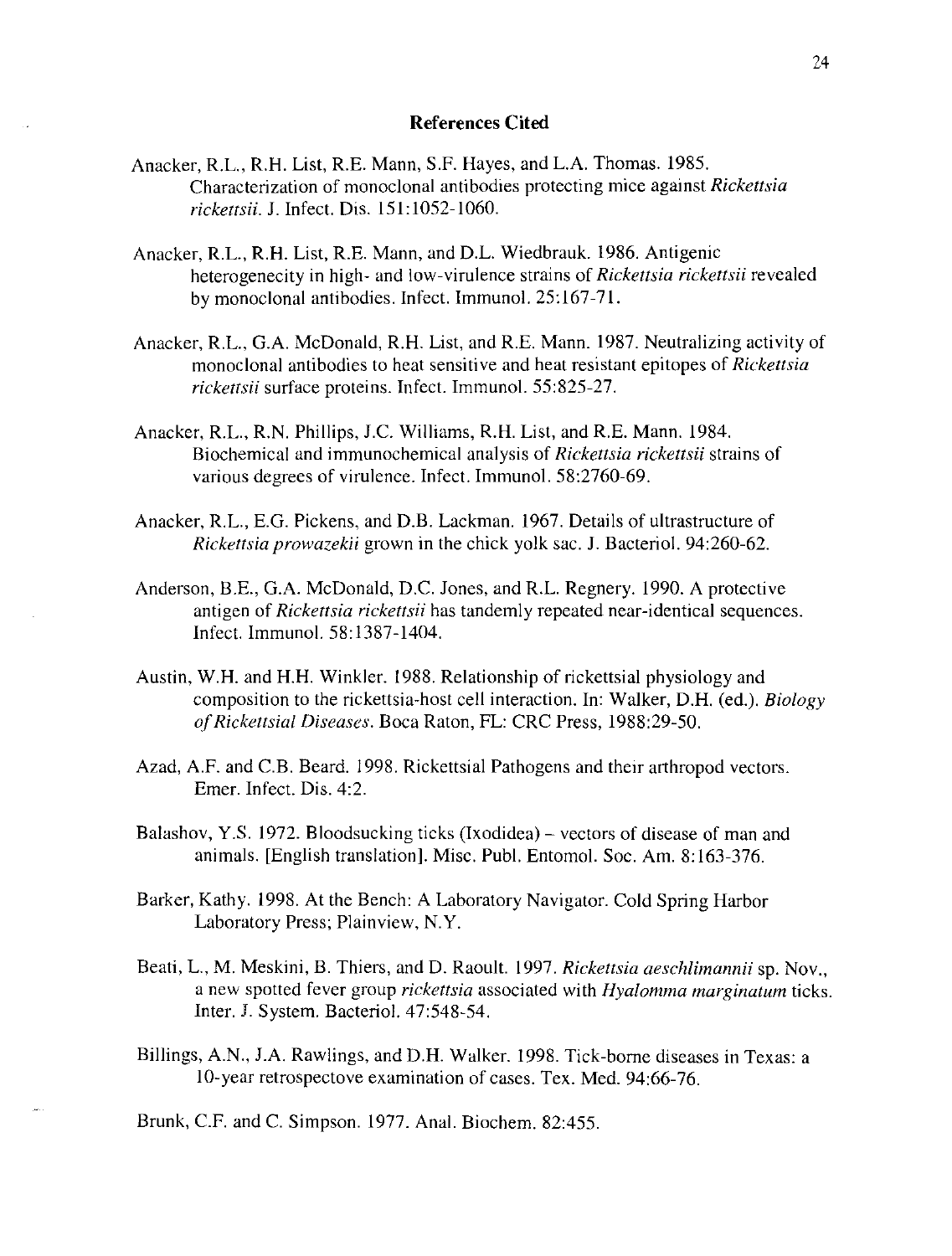- Burgdorfer, W. and L.P. Brinton. 1975. Mechanisms of transovarial infection of spotted fever rickettsia in ticks. Ann. N. Y. Acad. Sci. 266:61-72.
- Burgdorfer, W. S.F. Hayes, and D. Corwin. 1989. Pathophysiology of the Lyme Disease spirochete, *Borrellia burgdorferi,* in ixodid ticks. Rev. Infect. Dis 11.(suppl 6):SI142-S1450.
- Burket, C.T., C.N. Vann, R.R. Pinger, C.L. Chatot, and F.E. Steiner. 1998. Minimum infection rate of *Amblyomma americanum* (Acari:lxodidae) by *Ehrlichia chaffeensis* (Rickettsiales: Ehrlichiaea) in southern Indiana. J. Med. Entomo!. 35:635-59.
- Dalton, M.J., MJ. Clarke, R.c. Holman, J.W. Krebs, D.B. Fishbein, J.G. Olson, and J.E. Childs. 1995. National surveillance for Rocky Mountain spotted fever. 1981- 1992: epidemiologic summary and evaluation of risk factors for fatal outcome. Am. J. Trop. Med. Hyg. 52:405-413.
- Diaz-Montero, C.M., H.M. Feng, P.A.Crocquet-Valdez, and D.H. Walker. 2001. Identification of protective components of two major outer membrane proteins of spotted fever group rickettsiae. Am. J. Trop. Med. Hyg. 65:371-378.
- Erlich, H.A. 1995. PCR Technology, pp. 641-648. *In:* R.A. Meyers [ed.], Molecular Biology and biotechnology. VCH Publishers, Inc., New York, N.Y.
- Gilmore, RD. Jr. 1993. Comparision of the *rOmpA* gene repeat regions of *Rickettsia*  reveals species-specific arrangements of individual repeating units. Gene. 125:97- 102.
- Gilmore, R.D. Jr., and Hackstadt T. 1991. DNA polymorphism in the conserved 190-kOa antigen gene repeat region among spotted fever group rickettsiae Biochem. Biophys. Acta. 1097:77-80.
- Gimenez, D. F. 1964. Staining rickettsiae in yolk sac cultures. Stain Technol. 30:135 137.
- Hackstadt, T. 1996. The biology of *Rickettsia.* Infect. Agents & Dis. 5:127-143.
- Hackstadt, **T.,** Messer, R., Cieplak, W., and M. Peacock. 1992. Proteolytic cleavage of the 120 kDa outer membrane protein of *rickettsiae:* identification of an avirulent mutant deficient in processing. Infect. Immunol. 60:159-65.
- Hattwick, MAW. 1970. Rocky Mountain spotted fever in the United States, 1920-1970. J. Infect. Dis. 124:112-14.
- Hayes, S.F. and W. Burgdorfer. Reactivity of *Rickettsia rickettsii* in *Dermacentor andersoni* ticks: an ultrastructural analysis. Infect. Immuno!. 37:779-85.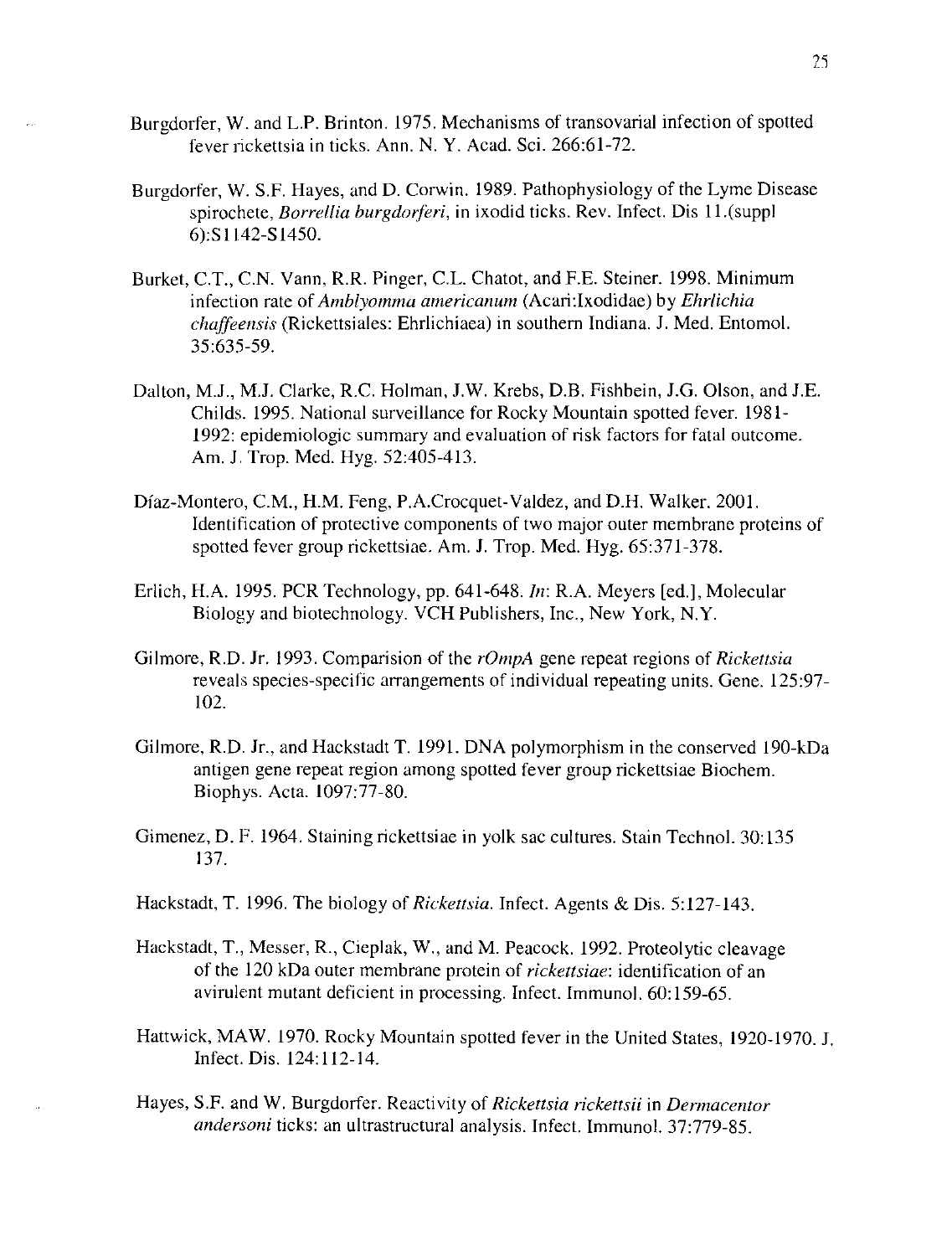- Klug, W.S., and M.R. Cummings. 1997. Methods for the analysis of cloned sequences, pp. 445-451. *In:* Concepts of genetics, 5<sup>th</sup> ed. Prentice Hall, Upper Saddle River, NJ.
- La Scola, B. and D. Raoult. 1997. Laboratory diagnosis of rickettsioses: current approaches to diagnoses of old and new rickettsial diseases. J. Clin. Microbiol. 35:2715-27.
- Lucotte, G. and F. Baneyx. 1993. Introduction to molecular cloning techniques. VCH Publishers, Inc.; New York, N.Y.
- Mascaluso, K.R., D.E. Sonenshine, S.M. Ceraul, and A.F. Azad. 2001. Infection and transovarial transmission of rickettsiae in *Dermacentor variabi/is* ticks acquired by artificial feeding. Vect. Borne and Zoo. Dis. 1:45-53.
- McPherson, M.J. and S.G. M0ller. 2000. PCR, The Basics. BIOS Scientific Publishers Limited, New York, N.Y.
- Mesina, K. 2001. Spotted fever group rickettsia in Southern Indiana ticks. Unpublished thesis. Ball State Univesity Library, Muncie, IN.
- Meyers, R.A. (ed.). 1995. Molecular Biology and Biotechnology: A Comprehensive Desk Reference. VCH Publishers, Inc.; New York, N.Y.
- Mullis, Kary B. 1990. The unusual origin of the polymerase chain reaction. Sci Am. 262:56-63.
- Ner, S.S., V. Bhayana, A.W. Bell, I.G. Giles, HW. Duckworth, and D.P. Bloxham. 1983. Complete sequence of the *gltA* gene encoding citrate synthase in *Escherichia coli.*  Biochem. 22:5243-49.
- Niebylski, M.L., M.G. Peacock, and T.G. Schwan. 1999. Lethal effect of *Rickettsia rickettsii* on its tick vector *(Dermacentor andersoni).* Appl. Enviro. Microbiol. 65:773-778.

Ormsbee, R.A. 1985. Rickettsiae as organisms. Acta. Virol. 29:432-47.

Parker, R.R. 1938. Rocky Mountain spotted fever. J.A.M.A. 110:1185-88.

Persing, D.H., S.R. Telford III, P.N. Rys, D.E. Dodge, TJ. White, S.E. Malawista, and A. Speilman. 1990. Detection of *Borrellia burgdorferi* DNA in museum specimens of *Ixodes dammini* ticks. Science. 249: 1420-23.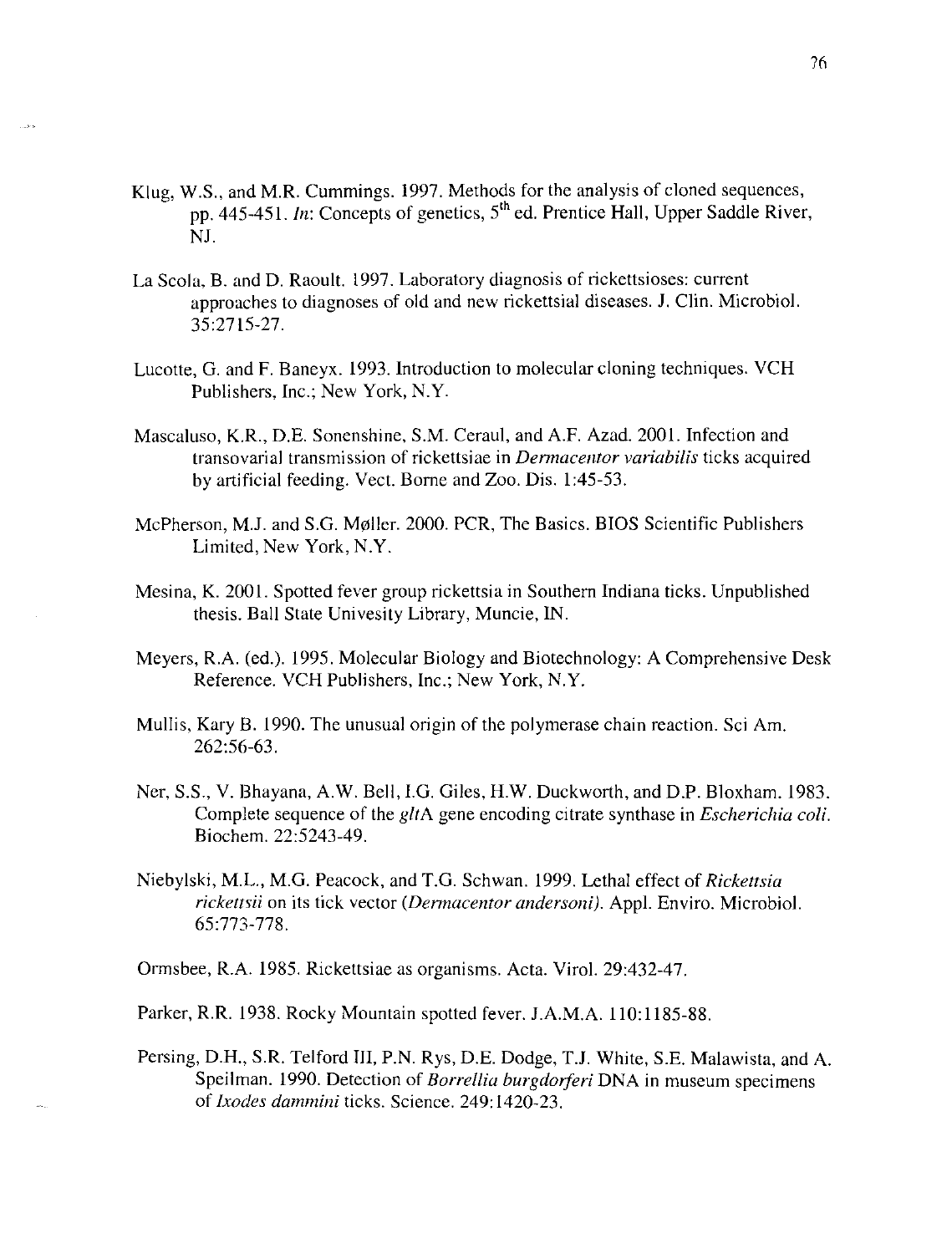- Pinger, R.R. 2000. Rocky Mountain spotted fever and Lyme disease surveillance program in Indiana: final report, 2000. unpublished data.
- Raoult, D. and V. Roux. 1997. Rickettsioses as paradigms of new or emerging infectious diseases. Clin. Microbiol. Rev. 10:694-719.
- Raoult, D., PJ. Weiller, A. Chagnon, H. Chaudet, H. Gallais, and P. Casanova. 1986. Mediterranean spotted fever: clinical, laboratory and epidemiological features of 199 cases. Am. J. Trop. Med. Hyg. 35: 845-50.
- Regnery, R.L., C.L. Spruill, and Plikaytis. 1991. Genotypic identification of rickettsiae and estimation of intraspecies sequence divergence for portions of two rickettsial genes. J. Bacteriol. 173:1576-1589.
- Roux, V. and D. Raoult. 1993. Genotypic identification and phylogenetic analysis of the spotted fever group rickettsiae by pulse-field gel electrophoresis. J. Bacteriol. 175:4895-4904.
- Sharp, R.A., Sugden, B., and Sambrook, J. 1973. Biochem. 12:3055.
- Sleytr, U.B. and P. Messner. 1983. Crystalline surface layers in bacteria. Annu. Rev. Microbiol. 37:311-39.
- Sonenshine, D.E. Biology of ticks, vol. 2, ppI94-254. Oxford UP, New York, N.Y., 1993.
- Stauffer, J.M. 1988. Evidence of canine infections with spotted fever-group rickettsiae in southwestern and east central Indiana. Unpublished thesis. Ball State Univesity Library, Muncie, IN.
- Todd, W.J., W. Burgdorfer, and G.P. Wray. 1983. Detection of fibrils associated with *Rickettsia rickettsii.* Infect. Immunol. 41: 1252-60.
- Tortora, G., Funke, B., and C. Case. 1998. Microbiology: an introduction. pp461-490 Addison Wesley Longham; California.
- Vann, Carolyn. Introduction to Recombinant DNA Methods: A laboratory manual. Hiatt Printing, 2001.
- Walker, D.H. 1988. Pathhology and pathogenesis of vasculotropic rickettsioses. *In*: Walker, D.H. (ed.) Biology of rickettsial diseases. Boca Raton, FL: CRC Press; 115-38.
- Walker, D.H. 1998. Rocky Mountain spotted fever and other rickettsioses, pp. 268-274. *In:* M. Schaecter, N.C. Engleberg, B.I. Einstein, and C. Medoff (ed.). Mechanisms of microbial disease, 3'd ed. Williams & Wilkins; Baltimore, MD.